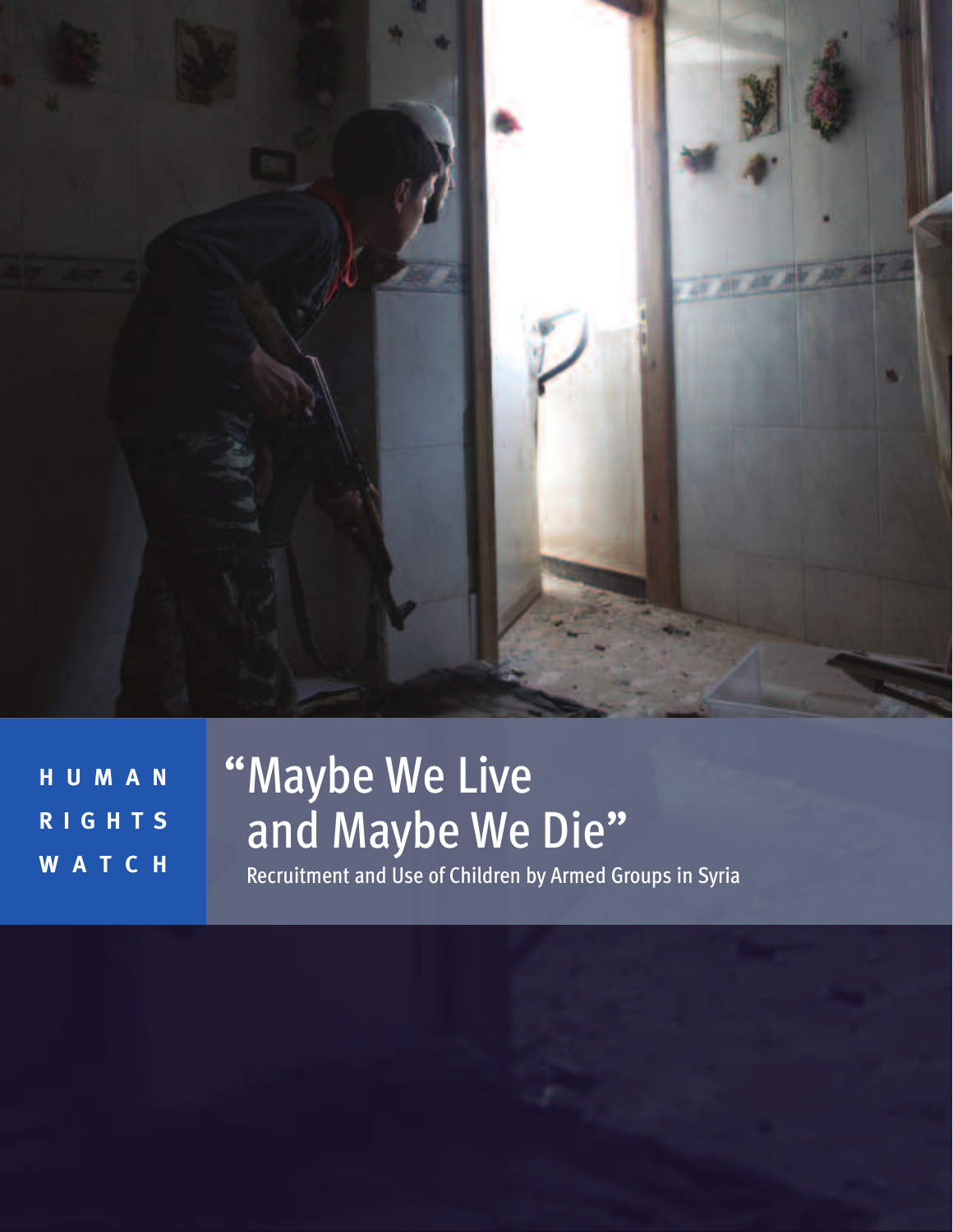

## **"Maybe We Live and Maybe We Die"**  Recruitment and Use of Children by Armed Groups in Syria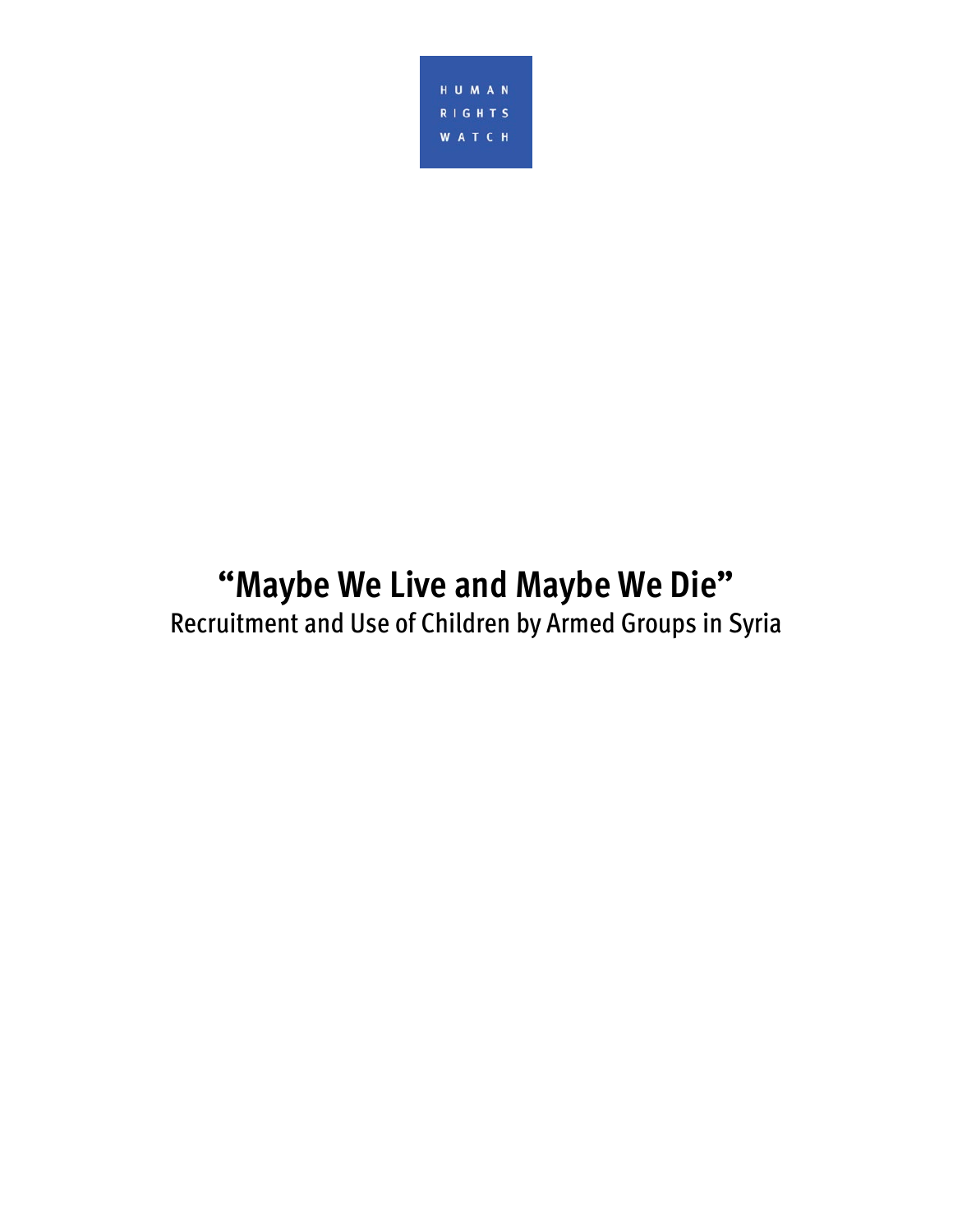Copyright © 2014 Human Rights Watch All rights reserved. Printed in the United States of America ISBN: 978-1-62313-1425 Cover design by Rafael Jimenez

Human Rights Watch defends the rights of people worldwide. We scrupulously investigate abuses, expose the facts widely, and pressure those with power to respect rights and secure justice. Human Rights Watch is an independent, international organization that works as part of a vibrant movement to uphold human dignity and advance the cause of human rights for all.

Human Rights Watch is an international organization with staff in more than 40 countries, and offices in Amsterdam, Beirut, Berlin, Brussels, Chicago, Geneva, Goma, Johannesburg, London, Los Angeles, Moscow, Nairobi, New York, Paris, San Francisco, Sydney, Tokyo, Toronto, Tunis, Washington DC, and Zurich.

For more information, please visit our website: http://www.hrw.org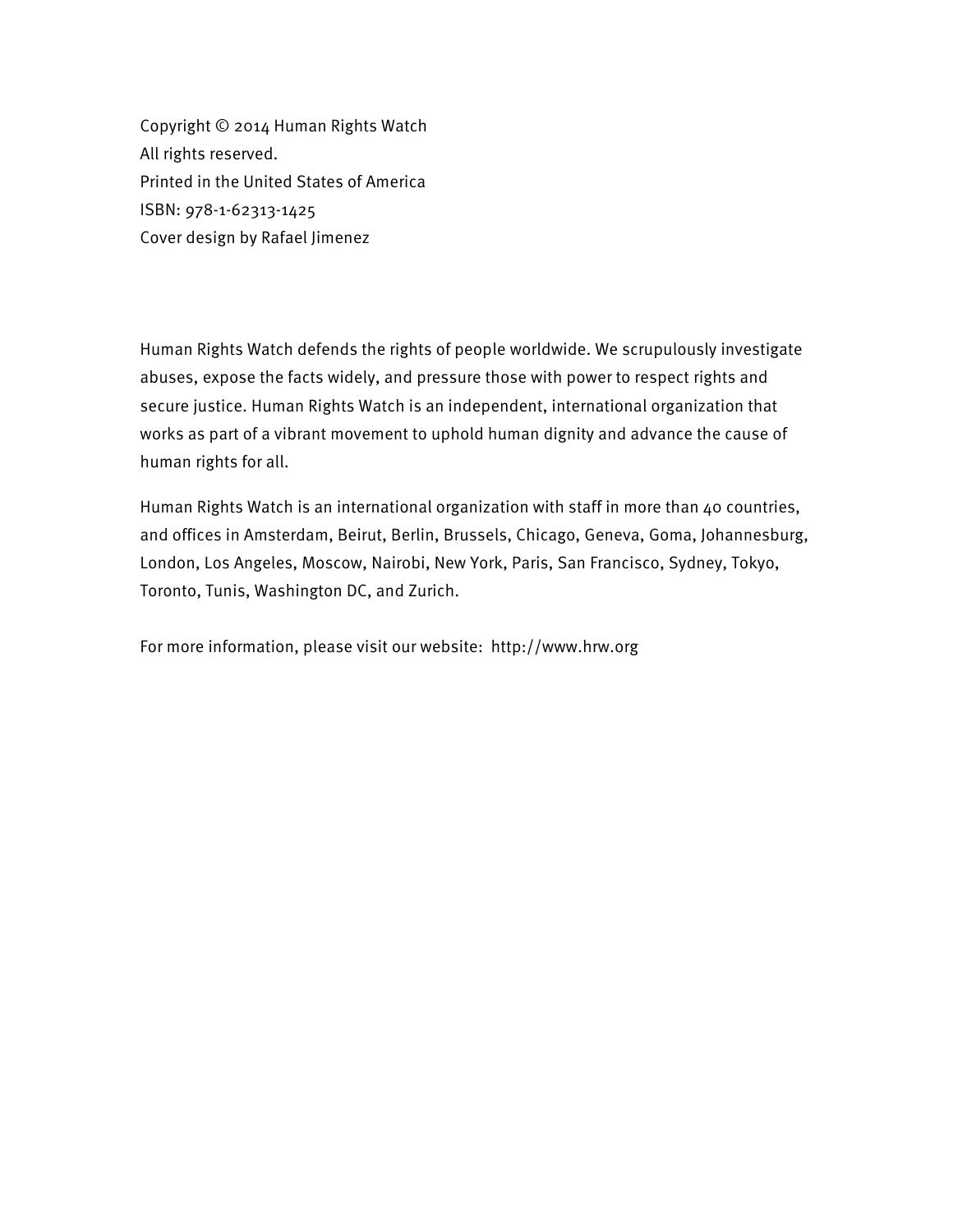

**JUNE 2014** 

#### ISBN: 978-1-62313-1425

## "Maybe We Live and Maybe We Die" Recruitment and Use of Children by Armed Groups in Syria

| To the UN Security Council Working Group on Children and Armed Conflict 6                |
|------------------------------------------------------------------------------------------|
| To the Special Representative of the Secretary-General for Children and Armed Conflict 7 |
|                                                                                          |
| To International Humanitarian Agencies Working in Syria and with Syrian Refugees7        |
|                                                                                          |
|                                                                                          |
|                                                                                          |
|                                                                                          |
|                                                                                          |
|                                                                                          |
|                                                                                          |
|                                                                                          |
|                                                                                          |
|                                                                                          |
|                                                                                          |
|                                                                                          |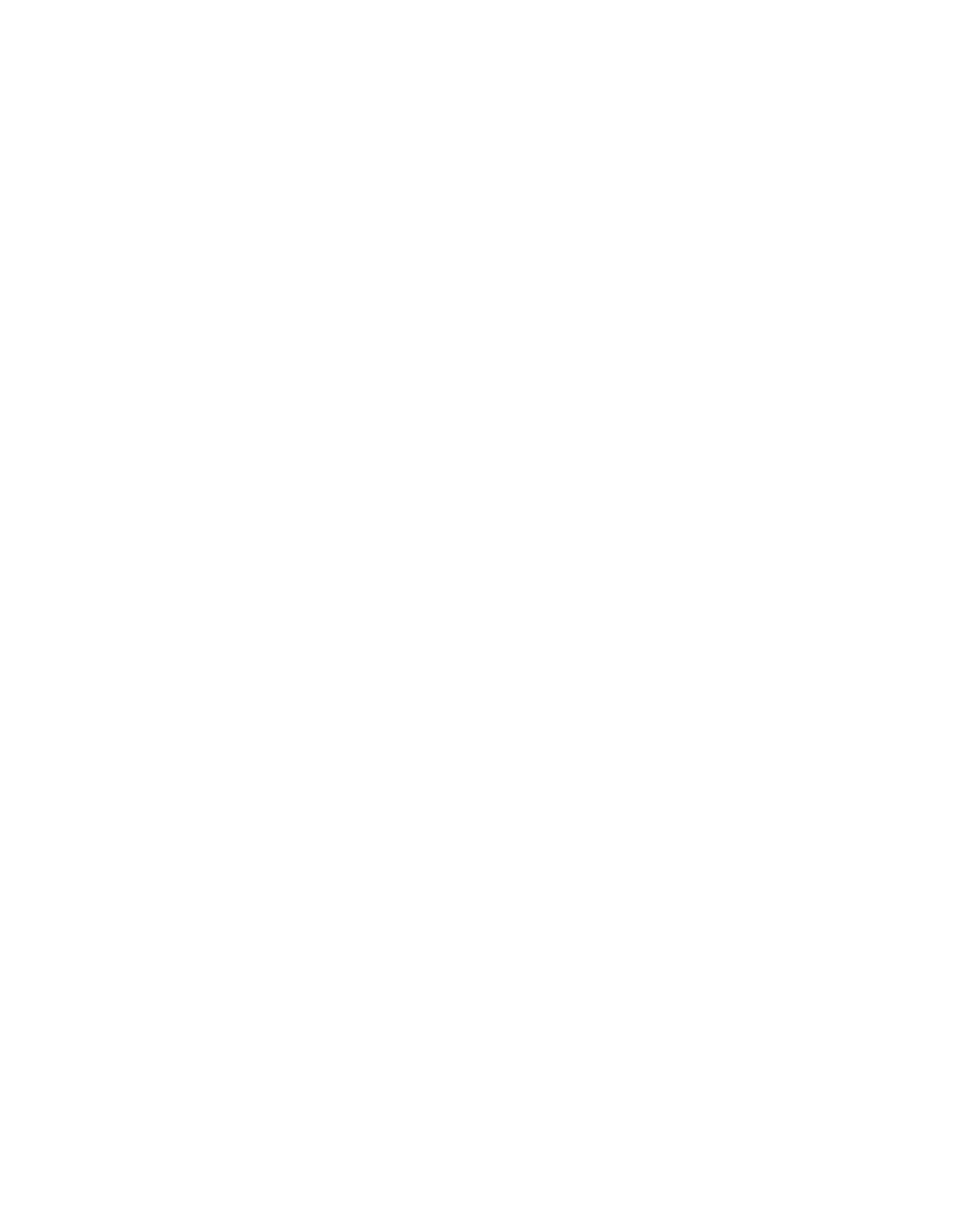#### **Summary**

Since Syria's armed conflict began in late 2011, there have been numerous serious violations of international law. Syrian government armed forces have been primarily responsible for these violations. But armed groups fighting the government have also committed many serious abuses—including recruiting and using children under 18 in combat and in direct support roles.

Human Rights Watch first documented this practice in November 2012, finding that boys as young as 14 assisted in support roles for the "Free Syrian Army," an umbrella term for multiple armed groups fighting against Syrian government troops. Since then, the number of armed groups in Syria has proliferated to include extremist Islamist groups such as Jabhat al-Nusra and the Islamic State of Iraq and Sham (ISIS) that, local residents and former child fighters say, have systematically sought to recruit children.

This report documents the experiences of 25 children who are current or former members of opposition armed groups. It does not, for logistical and security reasons, cover all groups that reportedly use children in Syria, in particular children who reported supporting, or participating with, government troops or pro-government militias, although several credible sources indicate that children have done so.

Human Rights Watch found that opposition armed groups used boys as young as 15 as fighters and children as young as 14 in support roles. Some children who participated were detained or killed in battle. Boys interviewed fought on the frontlines, spied on hostile forces, acted as snipers, treated the wounded on battlefields, and ferried ammunition and other supplies to battles while fighting raged. One doctor described treating a boy between 10 and 12 years old whose job it was to whip prisoners held in an ISIS detention facility, according to the adult fighter who brought him.

The number of children who have taken part in Syria's armed conflict is not known. However, by May 2014, the Violations Documenting Center, a Syrian monitoring group, had documented 194 "non-civilian" male children killed since September 2011.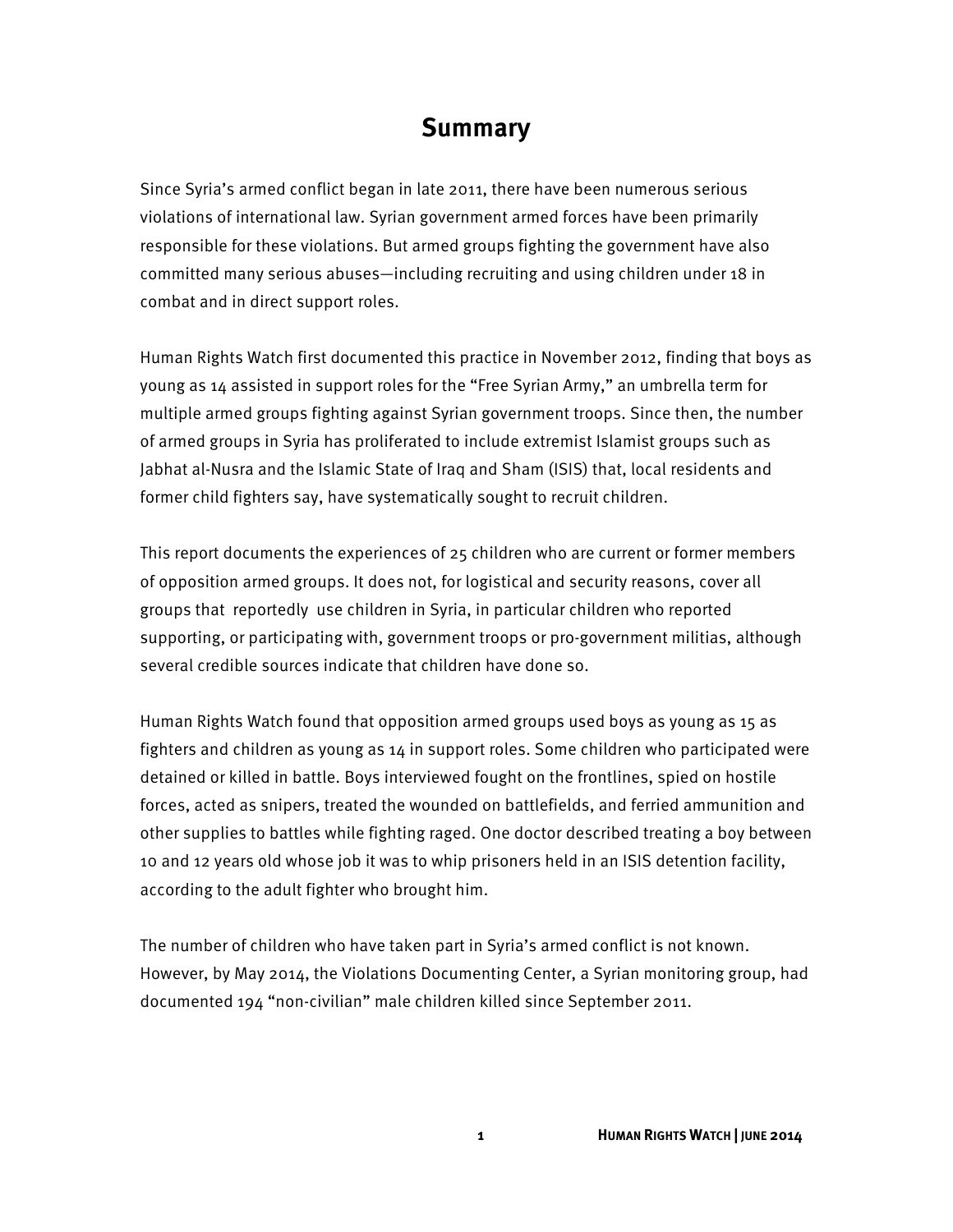The use of children by opposition armed groups has not been confined to one group, or to certain ideologies or ethnicities. Children interviewed by Human Rights Watch reported serving in brigades and battalions associated with the Free Syrian Army (FSA), extremist Islamist forces such as the Jabhat al-Nusra and the Islamic State of Iraq and Sham (ISIS), and Yekîneyên Parastina Gel (YPG) military and Asayish police forces in Kurdish-controlled parts of northern Syria.

Boys have joined armed opposition groups for various reasons. Many simply followed their relatives or friends. Others lived in battle zones without open schools, participated in public protests, or had personally suffered at the hands of the government. Islamist groups such as ISIS have more aggressively targeted children for recruitment, providing free lectures and schooling that included weapons and other military training.

"At first I was so scared…then I got used to it," said Ayman, who began fighting with an FSA brigade in Salqin when he was 15 years old. Others interviewed echoed his words. Few had plans or real hopes for their future beyond the next battle. "Maybe we'll live, and maybe we'll die," said Omar, who began fighting at age 14 with Jabhat al-Nusra.

International humanitarian law (the laws of war) and international human rights law ban government forces and non-state armed groups from recruiting and using children as fighters and in other support roles. The Optional Protocol to the Convention on the Rights of the Child, which Syria ratified in 2003, bans non-state armies from recruiting or using children under age 18 in direct hostilities. Conscripting or enlisting children under 15, including for support roles, is a war crime under the Rome Statute of the International Criminal Court.

Several of the children interviewed said they fought with two or three different armed groups fighting Syrian government forces. Some—like Amr who said he received US\$100 a month—received monthly salaries of up to \$135, while others said they participated without pay. Many attended training camps where they learned military tactics and had weapons training.

Children who wished to leave armed groups and resume a civilian life told Human Rights Watch they had few options to do so. Saleh, 17, said he fought with the Free Syrian Army at 15 after he was detained and tortured by government security forces. He later joined Ahrar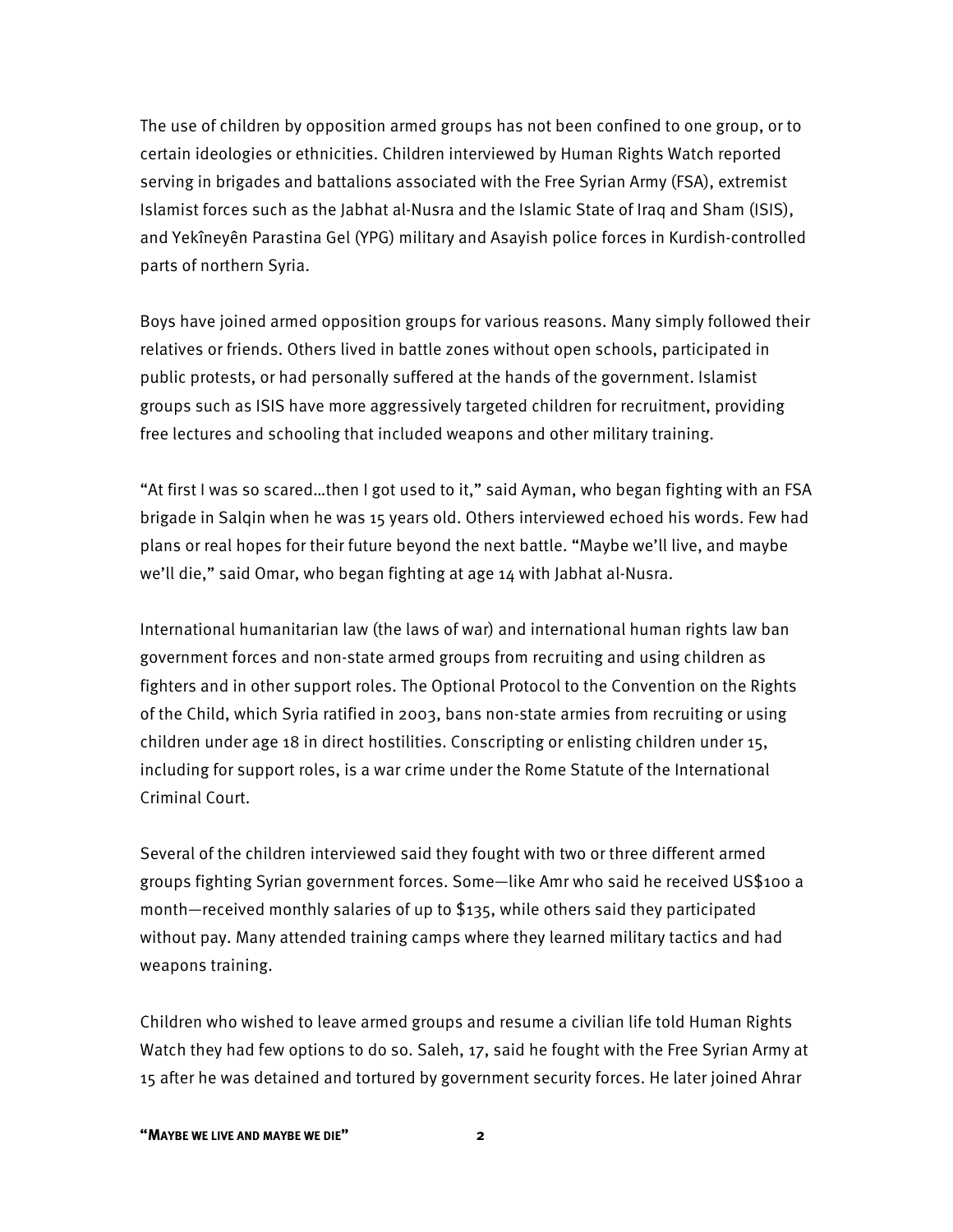al-Sham, then left to join the Jund al-Aqsa, an independent Islamist armed group. "I thought of leaving [the fighting] a lot," he said. "I lost my studies, I lost my future, I lost everything. I looked for work, but there's no work. This is the most difficult period for me."

All of the armed groups have taken insufficient measures to prevent children from joining their ranks, not asking or verifying through documents children's real ages when they joined, or failing to turn children away. Three commanders of various FSA units told Human Rights Watch that their units did not accept children under 18 as a matter of official policy, but did not turn them away when they came to them eager to fight. "16, 17 is not young. [If we don't take him,] he'll go fight on his own," Abu Rida, leader of the Saif Allah al-Maslool brigade, an FSA group in Daraa, said.

Some armed groups told Human Rights Watch that they prohibit child recruitment, or have taken preliminary steps to end the practice. In March 2014, the National Coalition of Syrian Revolutionary and Opposition Forces, a coalition of opposition groups supported by the Free Syrian Army, announced that it had implemented "new training for Free Syrian Army members in International Humanitarian Law to eliminate the recruitment and participation of children in armed conflict." In December 2013, the YPG General Command issued an order prohibiting enlistment of children under age 18. In January, a YPG spokesperson told Human Rights Watch that the force had demobilized fighters under 18, though researchers met child fighters after his statement. Much more should be done to stop child soldiers from joining or continuing to fight with these groups, and the others mentioned in this report.

If they have not already done so, armed groups operating in Syria should publicly commit to end recruitment and use of children under age 18, and should demobilize all fighters or others under 18 currently in their ranks. Those recruited under age 18 but now no longer children should be free to leave opposition forces. Armed groups should also work with international agencies specialized in child protection to rehabilitate and reintegrate these children into civilian life. Finally, they should ensure that all officers under their command understand the ban on recruiting or seeking assistance from children, and establish ageverification procedures they must follow to enforce it. Officers responsible for recruitment who continue to enlist children should be appropriately disciplined.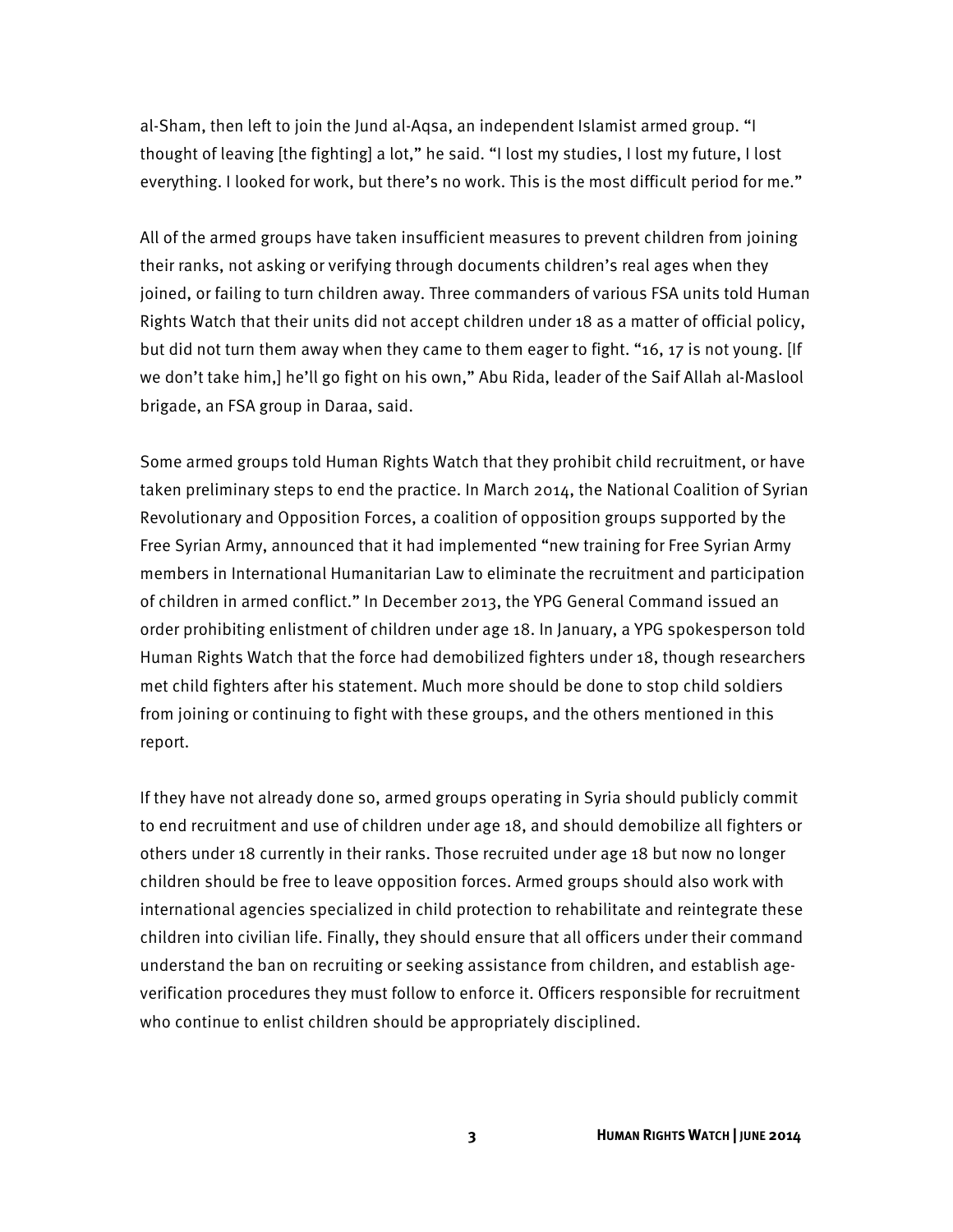To address the practice of children joining armed groups in Syria, UN bodies should seek public commitments from armed groups not to recruit or enlist children under age 18 and use age-verification procedures to ensure that children do not join. The UN Security Council should refer the situation in Syria to the International Criminal Court to allow prosecution of war crimes, including the conscripting or enlisting of children under 15 into armed forces or non-state armed groups or their active participation in hostilities.

Governments providing aid to armed groups in Syria should review these groups' policies on child recruitment, and should suspend all military sales and assistance, including technical training and services, to all forces credibly implicated in the widespread or systematic commission of serious abuses, including the use of child soldiers, until they stop committing these crimes and take appropriate disciplinary action against perpetrators. They should also restrict residents of their countries from providing military support to these groups.

Finally, humanitarian agencies operating in Syria or assisting refugees in neighboring countries should support efforts to provide secondary education opportunities for children, and address the particular needs and vulnerabilities of boys aged 13 to 18 in their child protection programming.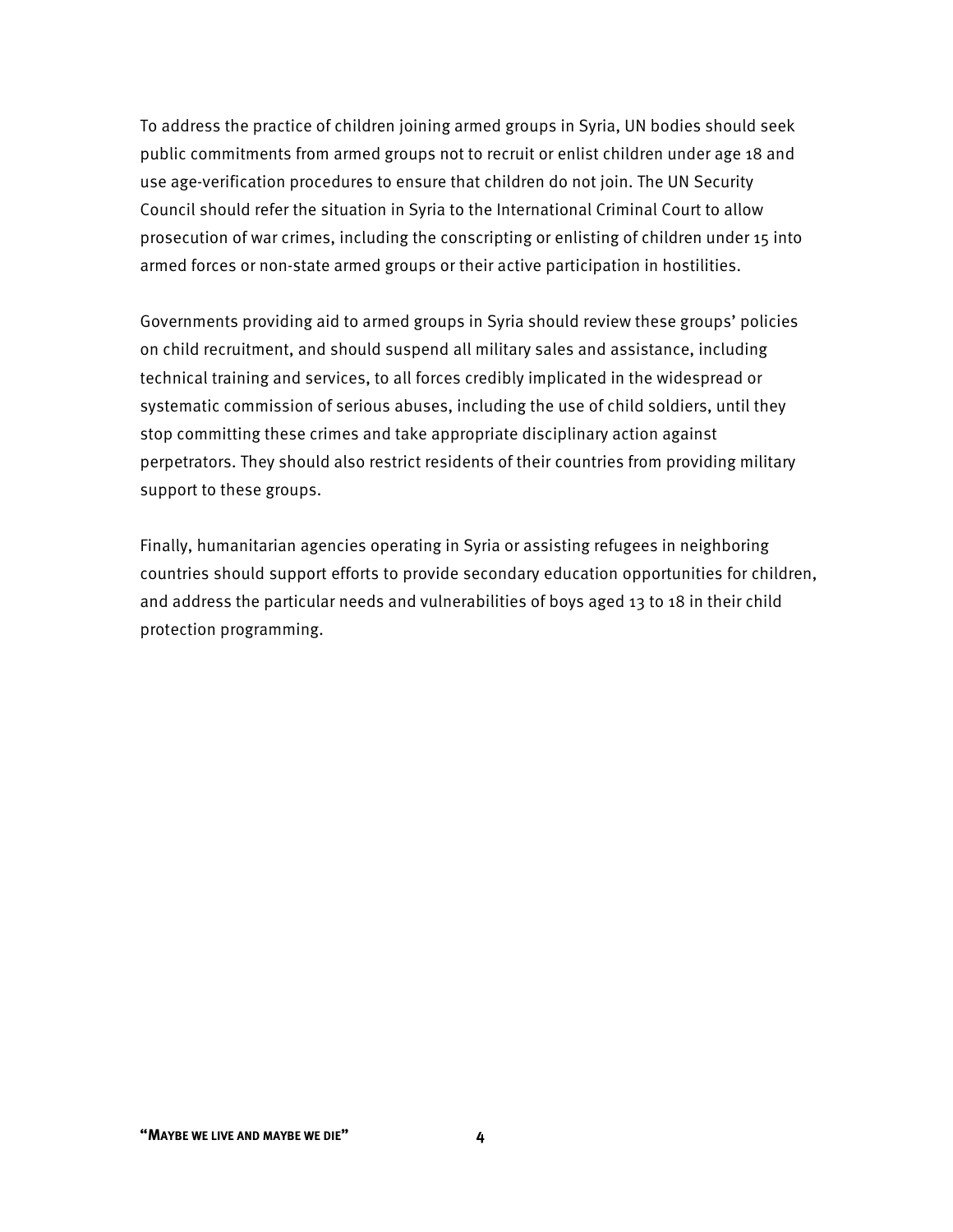## **Recommendations**

#### To All Armed Groups Fighting in Syria

- Immediately cease the recruitment, enlistment, and use of children under 18 as fighters or in military support roles. Implement age-verification procedures during recruitment by at a minimum:
	- o Checking documents including identification cards or documents, school diplomas, or medical records; and/or
	- o Checking with family members or community members, to ensure that children under 18 do not continue to enlist.
- Do not recruit or enlist any individual whose age is in doubt and cannot be confirmed as over 18.
- Make public commitments prohibiting the use of children under 18 as either fighters or in military support roles in violation of international law, and ensure these commitments are communicated to all members of the armed group.
- Review the ages of members currently enlisted or supporting troops using ageverification procedures, and demobilize any fighters under 18. Permit fighters who joined under age 18 but are currently adults to freely resign.
- Adopt and implement disciplinary measures against members who recruit children for combatant or military support roles.
- Facilitate children under 18 rehabilitating and reintegrating into civilian society, in coordination with international agencies and local groups that specialize in, or work on, child protection. Provide public updates on how many children have been demobilize from their respective forces and what is happening with those children.
- Cease cooperating and coordinating with groups that are credibly found to systematically use child soldiers.

#### To Jabhat al-Nusra and the Islamic State of Iraq and Sham

• Cease deliberately recruiting children, in particular through weapons training and other military training in school environments. Prohibit recruitment campaigns in schools, educational environments, or other locations likely to attract children.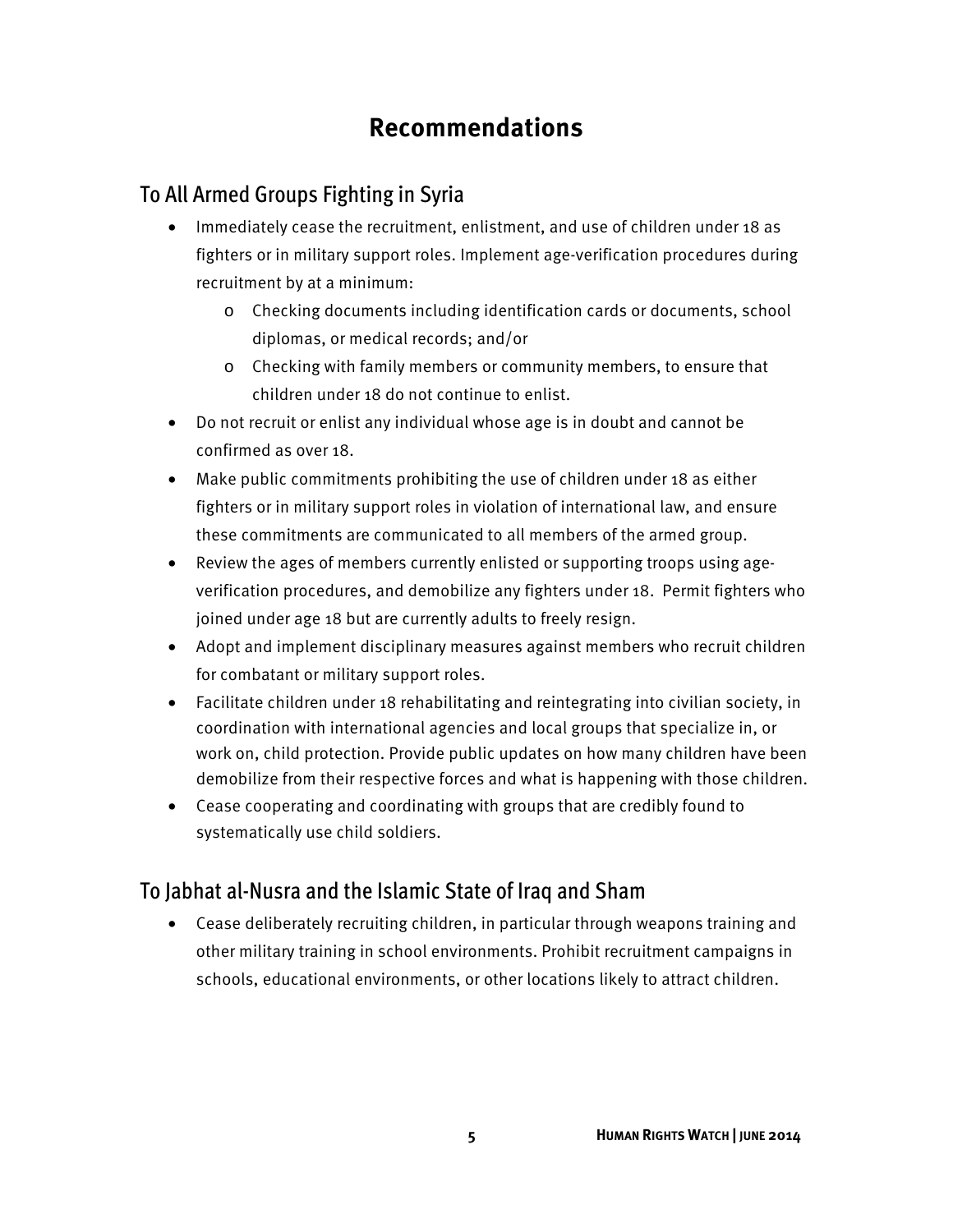#### To Governments Providing Assistance to Armed Groups in Syria

- Review groups' regulations on use of children and seek public commitments to end the recruitment and use of anyone under 18.
- Suspend all military sales and assistance, including technical training and services, to all national forces and non-state armed groups credibly implicated in the widespread or systematic commission of serious abuses in Syria, including the use of child soldiers, until such time as they stop committing these crimes and perpetrators are appropriately disciplined.
- In accordance with domestic law and due process, restrict money transfers and other support from residents to groups credibly implicated in the widespread or systematic commission of serious abuses, including use of child soldiers.
- For countries on Syria's borders, adopt measures to restrict entry of fighters and arm flows to groups credibly implicated in the widespread or systematic commission of serious abuses, including the use of child soldiers.
- Call on the UN Security Council to refer the situation in Syria to the International Criminal Court, as the forum most capable of effectively investigating and prosecuting those bearing the greatest responsibility for abuses in Syria.

#### To the UN Security Council

- Refer the situation in Syria to the International Criminal Court as a first step toward ensuring accountability for serious crimes committed in Syria, including the practice of "conscripting or enlisting children under the age of 15 into armed forces or groups or using them to participate actively in hostilities."
- Require states to suspend all military sales and assistance, including technical training and services, to all national forces and non-state armed groups credibly implicated in the widespread or systematic commission of serious abuses, including use of child soldiers, until such time as they stop committing these crimes and perpetrators are appropriately disciplined.

#### To the UN Security Council Working Group on Children and Armed Conflict

• Authorize the special representative of the secretary-general for children and armed conflict to transmit information on grave violations against children in the armed conflict in Syria to the prosecutor of the International Criminal Court under article 15 of the Rome Statute.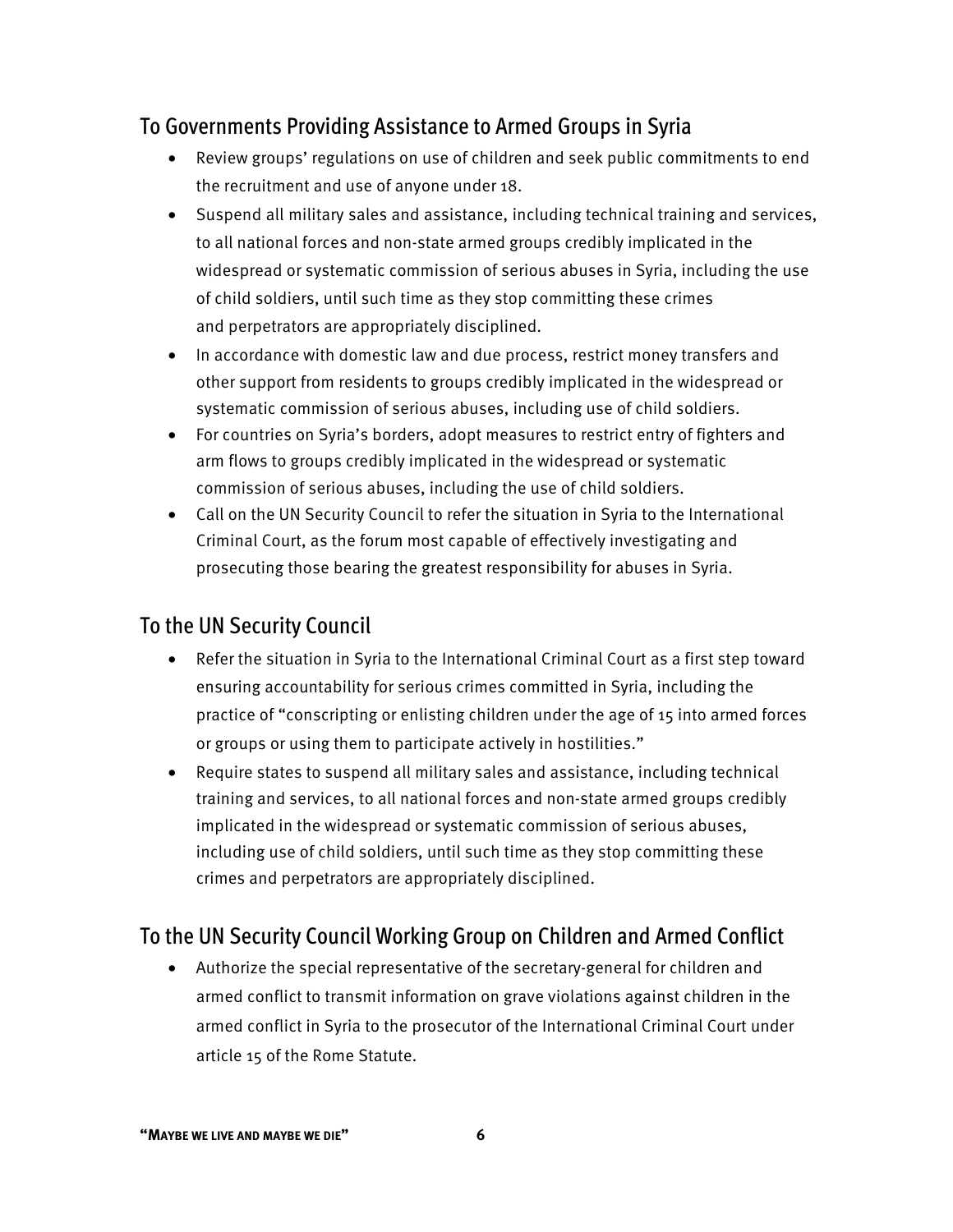#### To the Special Representative of the Secretary-General for Children and Armed Conflict

• Engage with armed groups in Syria to secure commitments to end the recruitment and use of child soldiers.

#### To the UN Country Team for Syria

• Advocate with armed groups mentioned in the secretary-general's annual report on children in armed conflict and negotiate action plans to end their use of child soldiers. Investigate recruitment and use of children by armed groups and advocate with them to end abuses.

#### To International Humanitarian Agencies Working in Syria and with Syrian Refugees

• Support efforts to provide secondary education opportunities for children, to reduce the drop-out rate from secondary education, and to address through child protection programming the particular vulnerability of boys aged13 to 18, who armed groups may target for recruitment.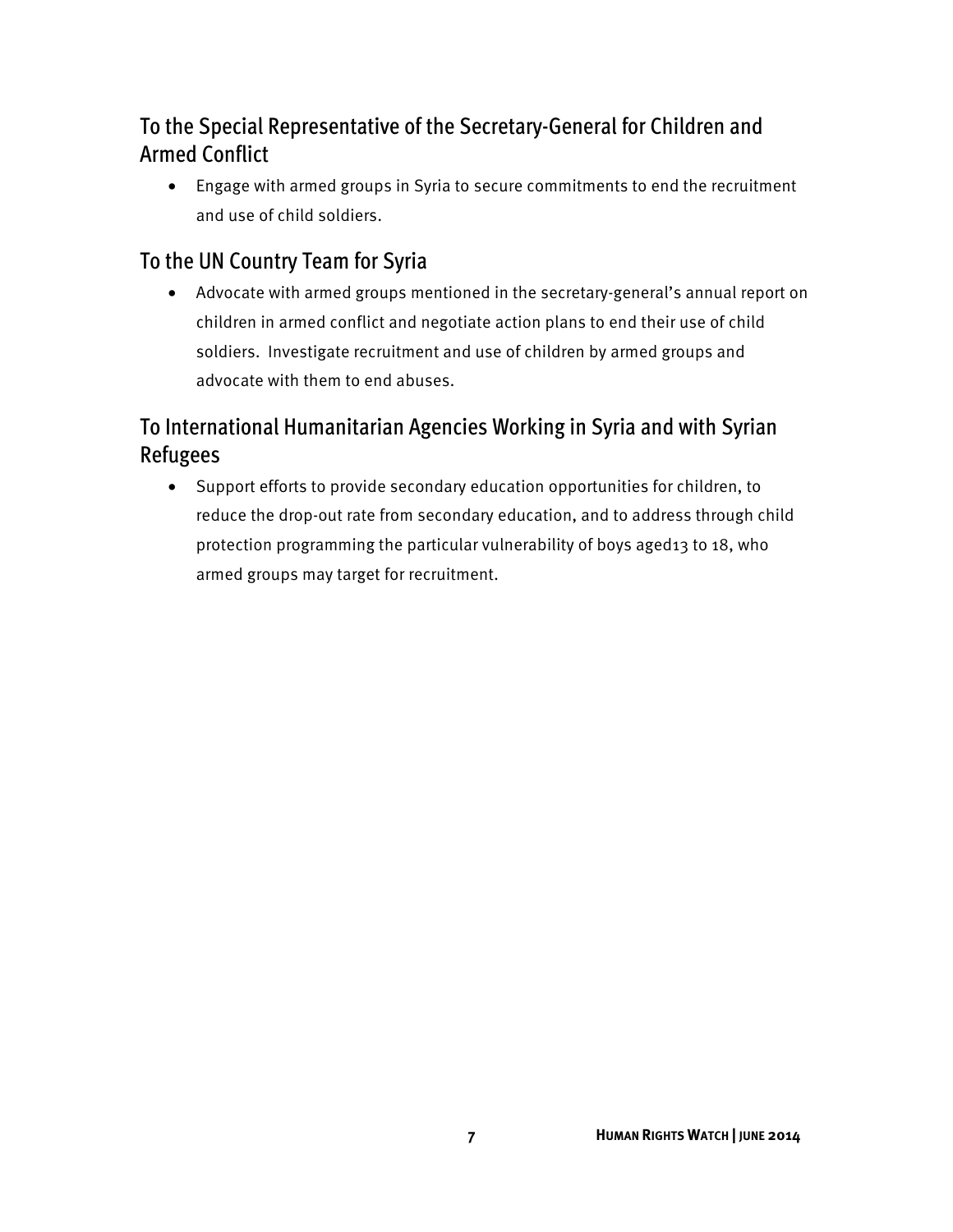## **Methodology**

This report is based on interviews with 25 children who were current or former fighters or otherwise assisted opposition armed groups in Syria, as well as six adult fighters and  $4$ military commanders. Human Rights Watch conducted in-person interviews in Jordan, eastern Turkey, Iraqi Kurdistan, and in the Idlib governorate and Kurdish-controlled areas of Hasakeh governorate in Syria.

Researchers located child interviewees in hospitals and medical clinics, including medical clinics primarily serving particular armed groups; in public gathering places frequented by Syrian refugees; and in the Zaatari refugee camp in Jordan. We met additional interviewees through Syrian activists concerned with child recruitment by non-state armed groups.

In addition, researchers interviewed four family members of child soldiers, four medical and psychosocial service providers who treated child fighters in Turkey or Syria, and 14 people who witnessed boys or girls (in Kurdish areas) they identified as under 18 manning checkpoints. These witnesses included both Syrians and international humanitarian workers.

Researchers conducted interviews primarily in Arabic, or with the help of an Arabic translator. Interviews with a small number of native English speakers were conducted in English. Where interviewees preferred to speak in Kurdish, interviews were conducted with the help of a Kurdish translator. Researchers asked interviewees for their names but did not require them to provide full names.

We used pseudonyms for all child interviewees named in this report for their own protection, even when interviewees stated that the report could include their real names. Researchers did not pay interviewees or offer any form of compensation for their testimony; in a few cases, travel costs to the interview location were reimbursed.

In this report, "child" and "children" are used to refer to anyone under the age of 18, consistent with usage under international law.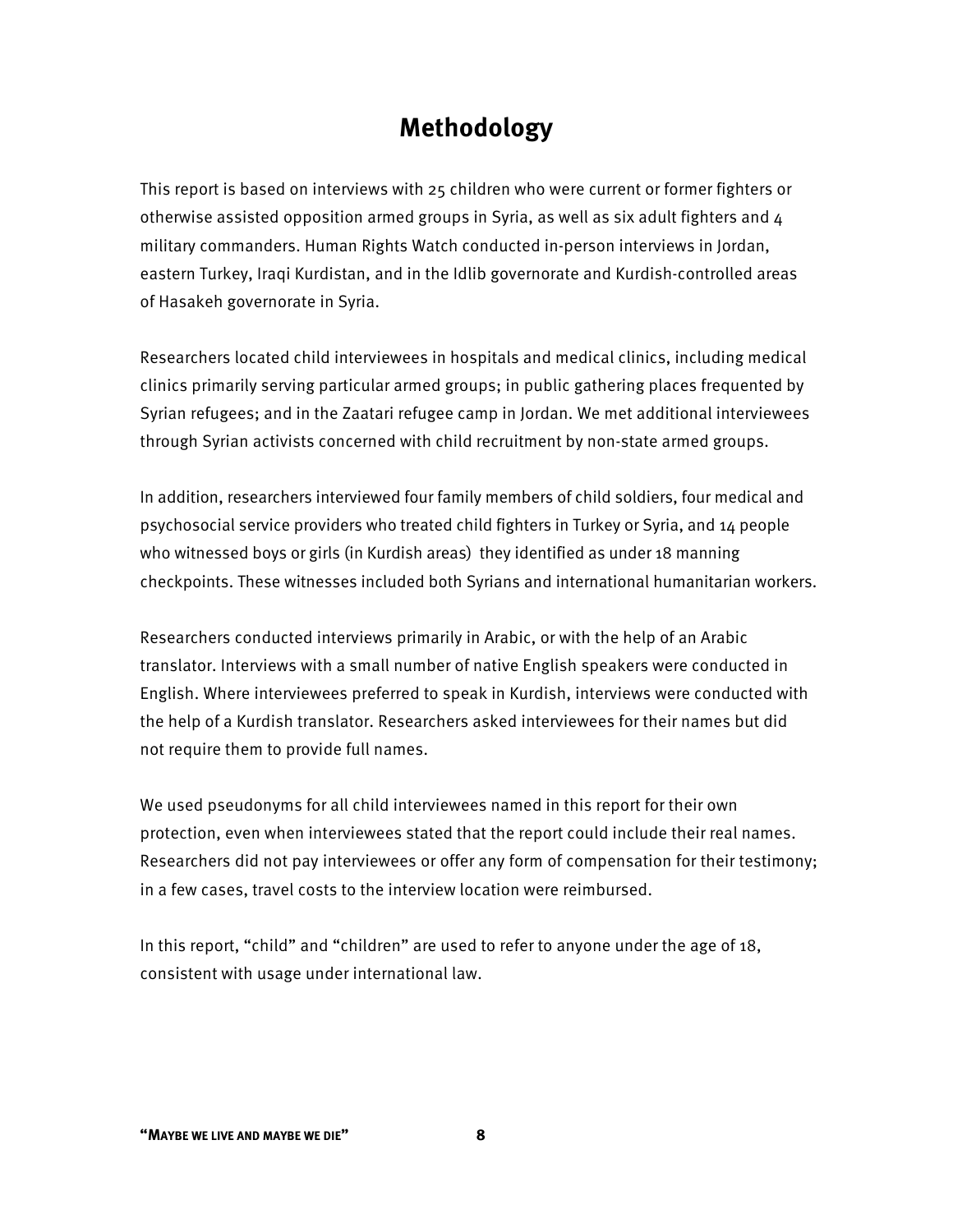#### **Background**

Since late 2011, non-state armed groups in Syria have recruited and enlisted children under age 18 and deployed them in combat and for other purposes.<sup>1</sup> Human Rights Watch first documented this practice in November 2012, finding that boys as young as 14 assisted in support roles for the "Free Syrian Army," a general term for various armed groups opposed to the Syrian government. Children as young as 16 served as fighters and took part in combat operations.<sup>2</sup> Children interviewed at that time said they joined armed groups along with male relatives, friends, or other members of their community.<sup>3</sup>

Since then, the number of armed groups in Syria has proliferated. The Free Syrian Army has waned in influence as regional groups have gained power and foreign funding. Antigovernment armed groups have come together in a variety of alliances to combat government advances and to fight the Islamic State of Iraq and Sham (ISIS). Extremist Islamist groups Jabhat al-Nusra and ISIS have gained control over territory and expanded their presence in the country. Residents of areas controlled by ISIS or Jabhat al-Nusra say these groups have reached out to young people, including children, in systematic ways, entering schools and providing education in mosques that includes weapons and military training.<sup>4</sup> Child fighters and witnesses have confirmed their accounts.

Children told Human Rights Watch they fought with members of the following armed groups in Syria:

Free Syrian Army (FSA): The FSA was formed in August 2011 by Syrian army defectors based in Turkey. In December 2012, a number of groups calling themselves members of the Free Syrian Army aligned under the Supreme Military Council, with Gen. Salim Idris

 $\overline{a}$ 

<sup>&</sup>lt;sup>1</sup> "Syria: Opposition Using Children in Conflict," Human Rights Watch news release, November 29, 2012, http://www.hrw.org/news/2012/11/29/syria-opposition-using-children-conflict; UN Human Rights Council, "Report of the Independent International Commission of Inquiry on the Syrian Arab Republic," A/HRC/21/50. August 16, 2012, http://www.ohchr.org/Documents/HRBodies/HRCouncil/RegularSession/Session21/A-HRC-21-50\_en.pdf (accessed April 24, 2014).

 $2$  Ibid.

<sup>3</sup> Ibid.

<sup>4</sup> Human Rights Watch group interview with activists from Raqqa governorate, Gaziantep, Turkey, March 20, 2014.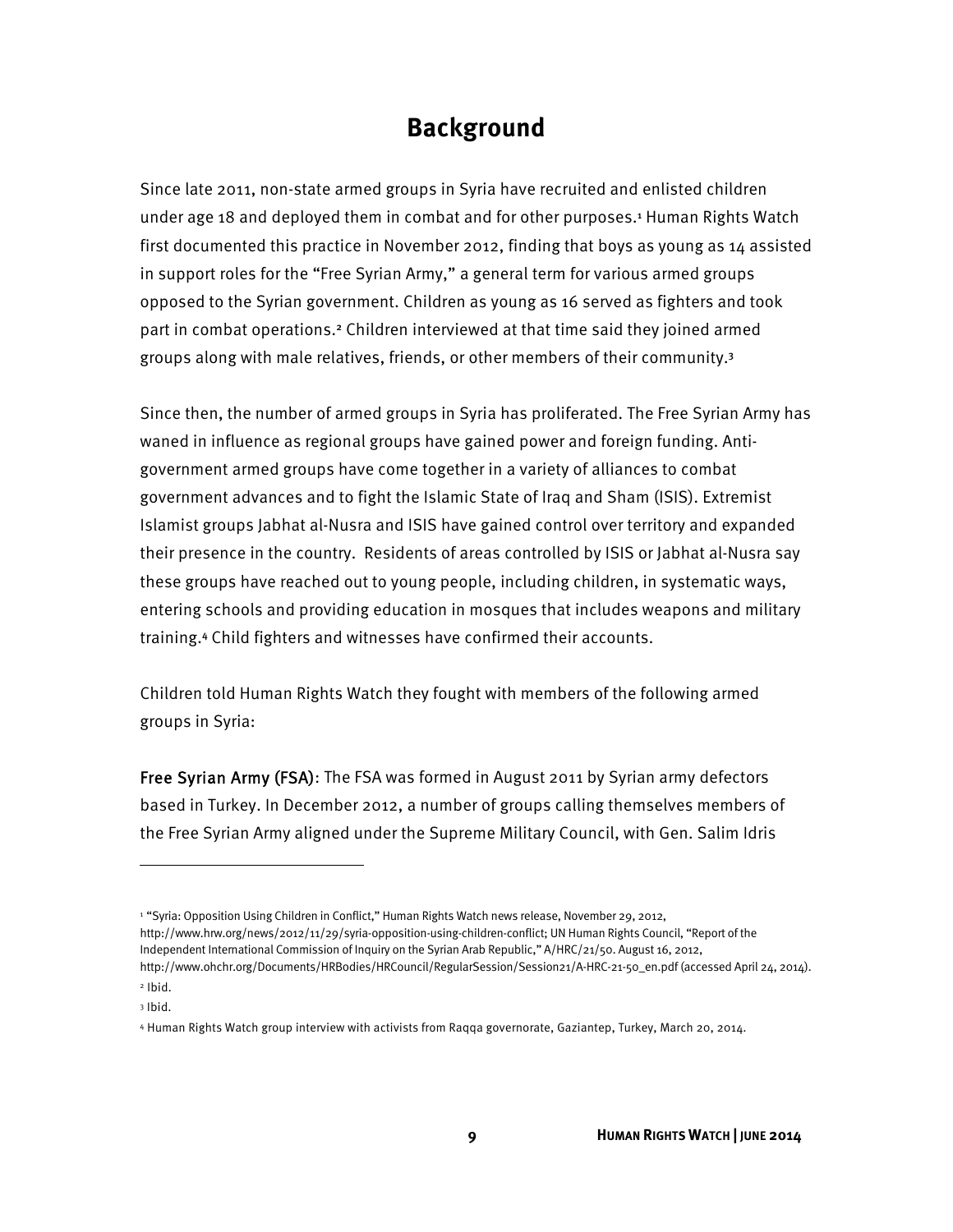serving as its chief-of-staff. The Supreme Military Council, led since February 16, 2014 by Abdullah al-Bashir, remains a loose coalition of brigades based around the country, and lacks a strong central command structure.<sup>5</sup> Experts have described the FSA as an umbrella term encompassing a range of non-state armed groups fighting against government forces, rather than a defined military unit.<sup>6</sup> FSA brigades have fought primarily against government troops, but have also fought against extremist Islamist groups including ISIS.

Islamic Front: In November 2013, seven Islamist groups including Harakat Ahrar al-Sham al-Islamiya (Ahrar al-Sham) and Liwa' al-Tawhid, both noted below, announced that they were forming an alliance.<sup>7</sup> Combined, the groups represented an estimated  $45,000$  fighters.<sup>8</sup>

Harakat Ahrar al-Sham al-Islamiya (Ahrar al-Sham): A Salafist group that first emerged in the northwestern province of Idlib in late 2011 as Ahrar al-Sham. It later merged with three other Islamist groups to form Harakat Ahrar al-Sham al-Islamiyya. Its leader is Hassan Abboud, also known as Abu Abdullah al-Hamawi.<sup>9</sup> It consists of an estimated 10,000 to 20,000 fighters.<sup>10</sup>

Liwa al-Tawhid: Liwa at-Tawhid was formed in July 2012 from several armed groups operating in the northern Aleppo countryside. Liwa al-Tawhid is considered one of the main forces operating in Aleppo province.<sup>11</sup> Abdul Aziz Salama serves as the group's political leader; former military commander Abdul Qader Saleh was

 $\overline{a}$ 

<sup>&</sup>lt;sup>5</sup> "Syria crisis: Guide to armed and political opposition," BBC News, December 13, 2013, http://www.bbc.com/news/worldmiddle-east-24403003 ( accessed May 5, 2014); Aron Lund, "A New Free Syrian Army Leadership," post to "Syrian Crisis" (blog), Carnegie Endowment for International Peace, April 4, 2014, , http://carnegieendowment.org/syriaincrisis/?fa=55245 (last accessed May 20, 2014).

<sup>6</sup> Charles Lister, "Dynamic Stalement: Surveying Syria's Military Landscape," Policy Briefing, Brookings Institution, May 19, 2014, http://www.brookings.edu/research/papers/2014/05/19-syria-military-landscape-lister (accessed June 2, 2014).

<sup>7 &</sup>quot;Syria crisis: Guide to armed and political opposition," BBC News, http://www.bbc.com/news/world-middle-east-24403003 8 Ibid.

<sup>9</sup> Official Ahrar al-Sham website http://ahraralsham.net/.

<sup>10</sup> Ibid.

<sup>&</sup>lt;sup>11</sup> Aron Lund, "Fighting in Aleppo, Resisting Geneva: An Interview with the Tawhid Brigade," post to "Syria in Crisis" (blog), Carnegie Endowment for International Peace, January 2, 2014, , http://carnegieendowment.org/syriaincrisis/?fa=54064 (accessed May 20, 2014).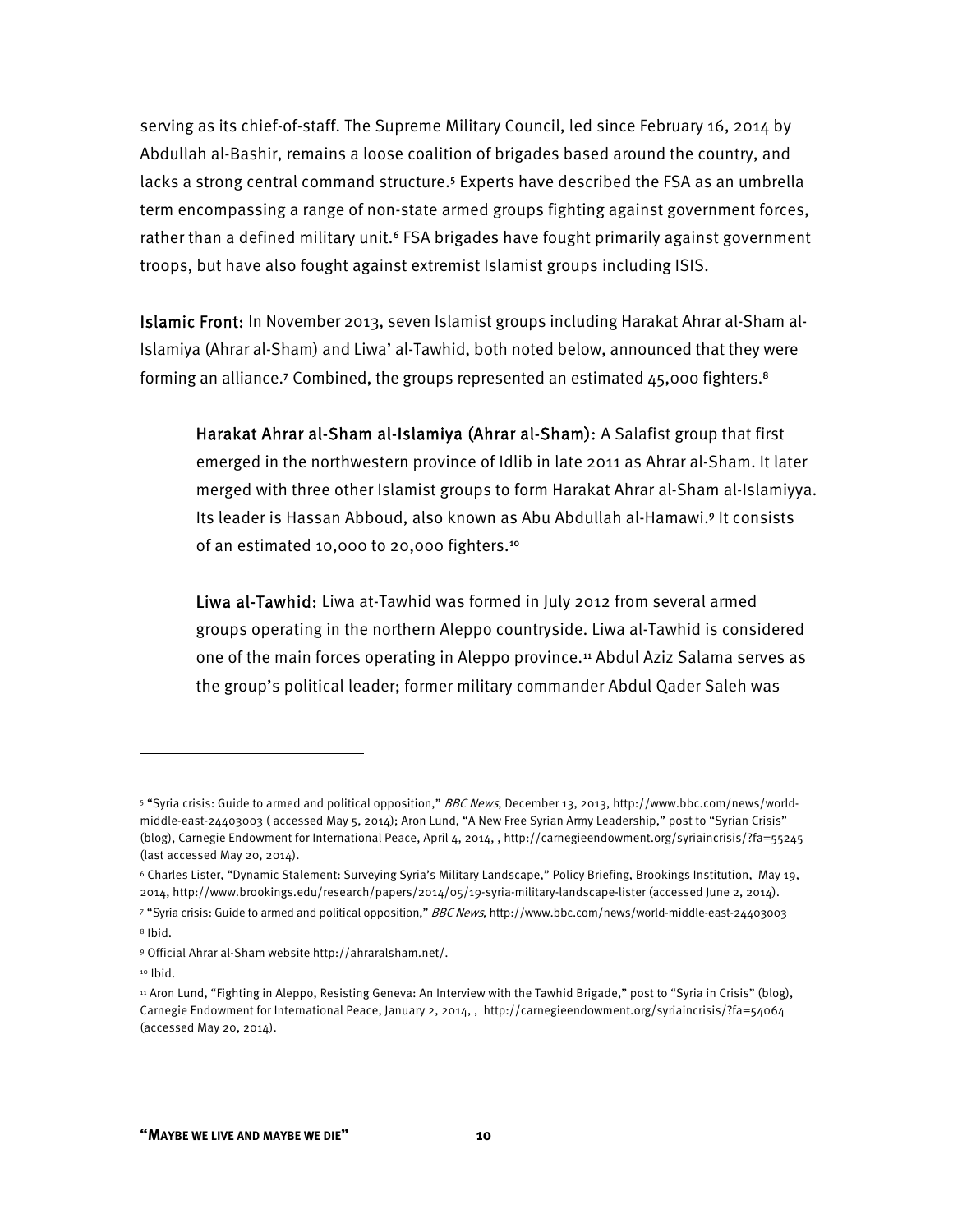killed in an airstrike along with several other Tawhid leaders in November 2013.<sup>12</sup> The group contains an estimated 8,000 to 10,000 fighters.<sup>13</sup>

Jabhat al-Nusra: An extremist Islamist group that declared its existence in January 2012.<sup>14</sup> Abu Mohammed al-Jolani leads the group, which contains an estimated 5,000 to 7,000 fighters. 15 In 2013, al-Jolani affirmed the group's allegiance to Al-Qaeda leader Ayman al-Zawahiri. Jabhat al-Nusra has brigades in several Syrian provinces including Idlib, Aleppo, and Daraa.<sup>16</sup>

Islamic State of Iraq and Sham (ISIS): An extremist Islamist group that is active in both Iraq and Syria. ISIS announced the inclusion of the Sham, or Levant (referring to a group of countries including Syria in the eastern Mediterranean), in its name in April 2013 to reflect its participation in the Syrian conflict.<sup>17</sup> In February 2014, Al-Qaeda renounced any ties with ISIS, which had at one time been an affiliate.<sup>18</sup> ISIS is primarily active in Syria's northern provinces and has controlled Raqqa city as well as parts of Raqqa governorate since May 2013.<sup>19</sup> The group is led by Abu Bakr al-Baghdadi and has an estimated 3,000 to 5,000 fighters. ISIS fighters have battled with other anti-government groups including Jabhat al-Nusra, Ahrar al-Sham, and FSA brigades in northern Syria.<sup>20</sup>

Yekîneyên Parastina Gel (YPG) military and Asayish police forces: Respectively, the military wing and police forces of the Syrian Kurdish political party, the Democratic Unity

**.** 

<sup>12</sup> Ibid.

<sup>&</sup>lt;sup>13</sup> "Syria crisis: Guide to armed and political opposition," BBC News, December 13, 2013, http://www.bbc.com/news/worldmiddle-east-24403003.

<sup>&</sup>lt;sup>14</sup> Aron Lund, "Holy Warriors: A field guide to Syria's jihadi groups," Foreign Policy, October 15, 2012,

http://www.foreignpolicy.com/articles/2012/10/15/holy\_warriors (accessed April 26, 2014).

<sup>&</sup>lt;sup>15</sup> "Syria crisis: Guide to armed and political opposition," *BBC News*, http://www.bbc.com/news/world-middle-east-24403003 .

 $16$  Ibid.

<sup>17</sup> Ibid.

<sup>&</sup>lt;sup>18</sup> Liz Sly, "Al Qaeda disavows any ties with radical Islamist ISIS group in Syria, Iraq," Washington Post, February 3, 2014, http://www.washingtonpost.com/world/middle\_east/al-qaeda-disavows-any-ties-with-radical-islamist-isis-group-in-syriairaq/2014/02/03/2c9afc3a-8cef-11e3-98ab-fe5228217bd1\_story.html (accessed April 27, 2014).

<sup>&</sup>lt;sup>19</sup> Tim Whewell, "Syrian activists flee abuse in al-Qaeda-run Raqqa," *BBC News*, November 13, 2013, http://www.bbc.com/news/world-24926584 (accessed April 27, 2014).

<sup>20</sup> Ibid.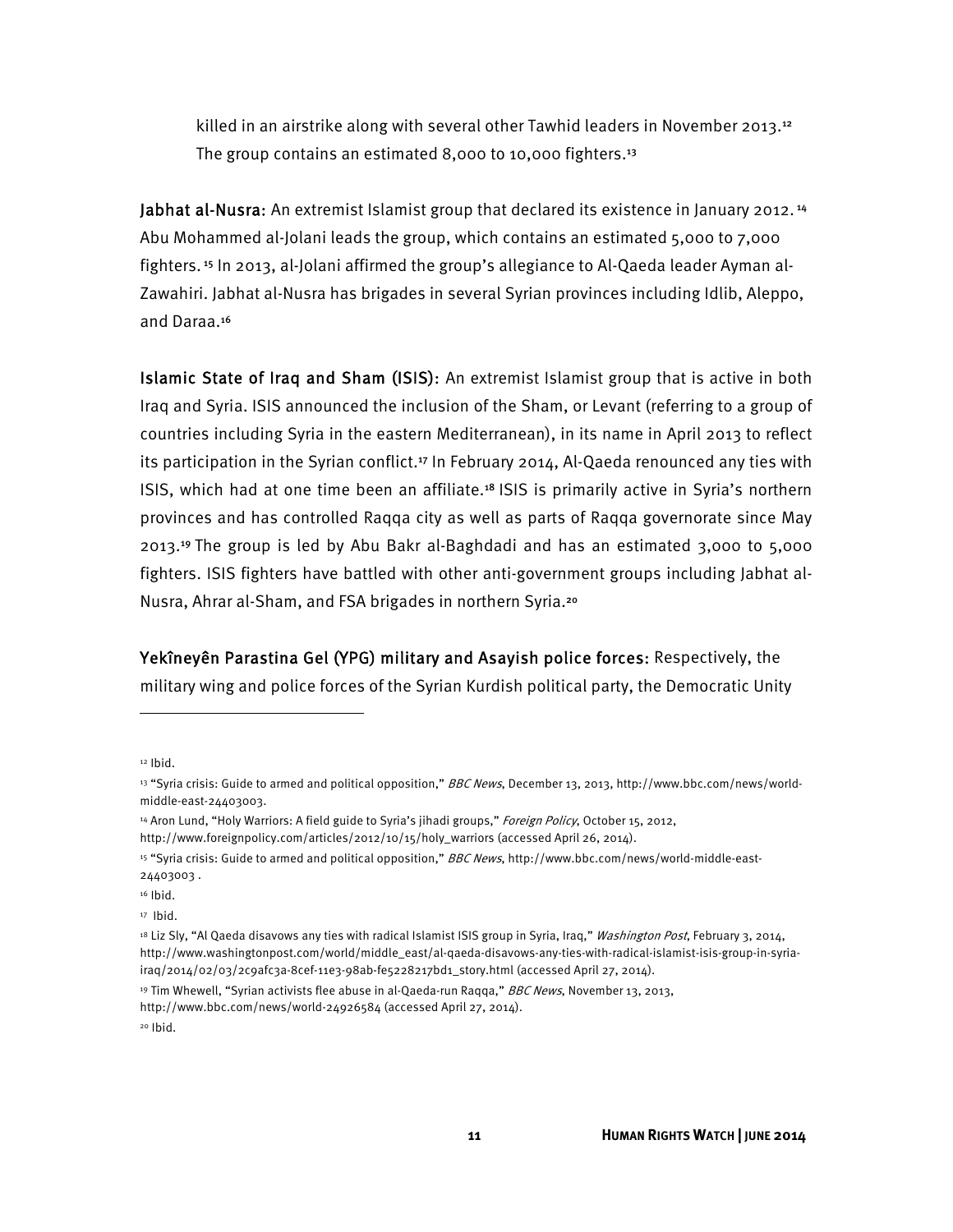Party (PYD), supported by the Turkish Kurdish movement the Partiya Karkarane Kurdistan (PKK).<sup>21</sup> The PYD exercises de facto control over three predominately Kurdish areas in northern Syria: Ain al-`Arab, `Afrin, and Jazira. In 2012, the Syrian government and its security forces largely withdrew from these areas, apparently not wanting to open hostilities with the Kurds.<sup>22</sup> The PYD, the strongest and most organized Kurdish political party in the area, its armed wing and police force, promptly filled the void with little to no state resistance. Estimates on the number of YPG and Asayish fighters vary; YPG fighters reportedly number between 10,000 and 30,000; the Asayish include an estimated 20,000 police officers.<sup>23</sup> Since mid-2013, they have clashed with extremist Islamist forces, in particular ISIS and Jabhat al-Nusra, in areas under their control.<sup>24</sup>

<sup>&</sup>lt;sup>21</sup> International Crisis Group, "Flight of Icarus? The PYD's Precarious Rise in Syria," May 8,

<sup>2014,</sup>http://www.crisisgroup.org/~/media/Files/Middle%20East%20North%20Africa/Iraq%20Syria%20Lebanon/Syria/151 flight-of-icarus-the-pyd-s-precarious-rise-in-syria.pdf (accessed May 20, 2014).

<sup>22</sup> Ibid.

<sup>&</sup>lt;sup>23</sup> Ibid; "Syria crisis: Guide to armed and political opposition," BBC News,, http://www.bbc.com/news/world-middle-east-24403003 .

<sup>24</sup> Carl Drott, "Arab Tribes Split between Kurds and Jihadists," post to "Syria in Crisis" (blog), Carnegie Endowment for International Peace, May 15, 2014, http://carnegieendowment.org/syriaincrisis/?fa=55607 ( accessed May 20, 2014).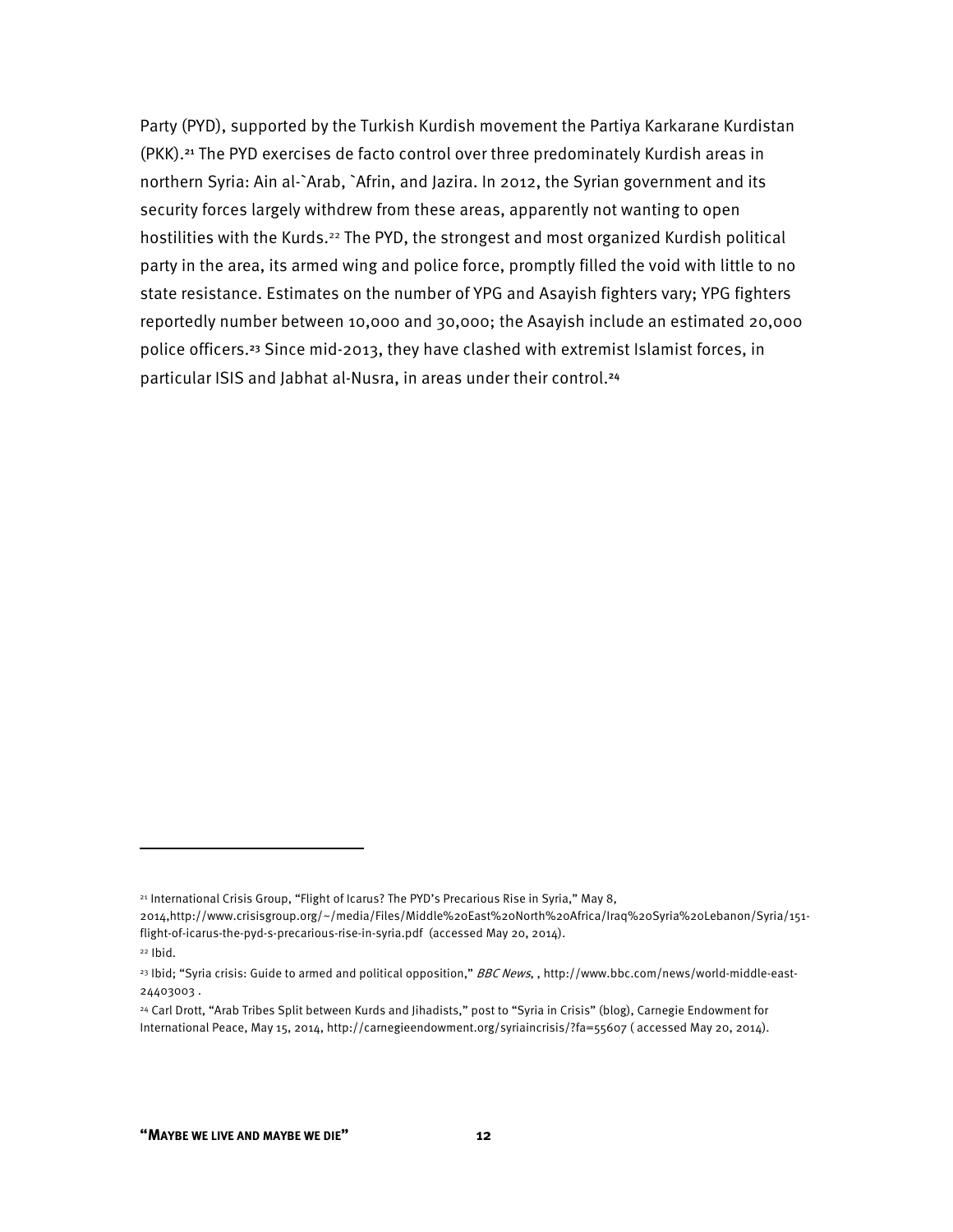#### **Recruitment and Use of Children**

An unknown number of children have joined armed groups fighting in the Syrian armed conflict, either as combatants or to otherwise provide support. The documentation groups on Syria have not collected data on the numbers of children involved. However, as of June 2014, the Violations Documenting Center, a Syrian monitoring group, had documented 194 cases of "non-civilian" male children killed in the fighting since September 2011.<sup>25</sup>

Human Rights Watch interviewed 25 children who fought with or assisted armed groups in Syria. Children interviewed fought with the Free Syrian Army (FSA); Ahrar al-Sham; Jabhat al-Nusra; the Islamic State of Iraq and Sham (ISIS); and the Yekîneyên Parastina Gel (YPG) as well as the Asayish (Kurdish Peoples' Defense Forces and police force). Two children under 15 described providing support to FSA brigades, and there were credible reports that Ahrar al-Sham, Jabhat al-Nusra, and ISIS used children under 15 in combat or support roles.

Children told Human Rights Watch that they took up arms for a variety of reasons: after government security forces detained and tortured them; after participating in political protests; alongside male family members or with friends; after their schools closed or they were expelled for political reasons; and simply because they had a desire to go to battle.

In some cases, anti-government armed groups recruited and enlisted children from refugee camps and communities in neighboring countries, as well as inside Syria itself.<sup>26</sup> A 17-yearold boy said he returned to Syria to fight at age 16 after attending sermons encouraging attendees at mosques and public speeches in Tripoli, Lebanon, to go for jihad in Syria.<sup>27</sup>

**.** 

<sup>25 &</sup>quot;Martyrs' Database," Violation Documentation Center in Syria, accessed April 25, 2014http://www.vdcsy.info/index.php/en/martyrs accessed April 25, 2014.

<sup>&</sup>lt;sup>26</sup> Taylor Luck, "As Syrian rebels' losses mount, teenagers begin filling the ranks," Washington Post, August 24, 2013http://www.washingtonpost.com/world/middle\_east/as-syrian-rebels-losses-mount-teenagers-begin-fillingranks/2013/08/24/2bdbdfea-0a8f-11e3-9941-6711ed662e71\_story.html (accessed April 25, 2014), which describes recruitment of children in Jordan's Zaatari refugee camp.

<sup>&</sup>lt;sup>27</sup> Human Rights Watch interview with Saleh, Reyhanli, Turkey, April 4, 2014.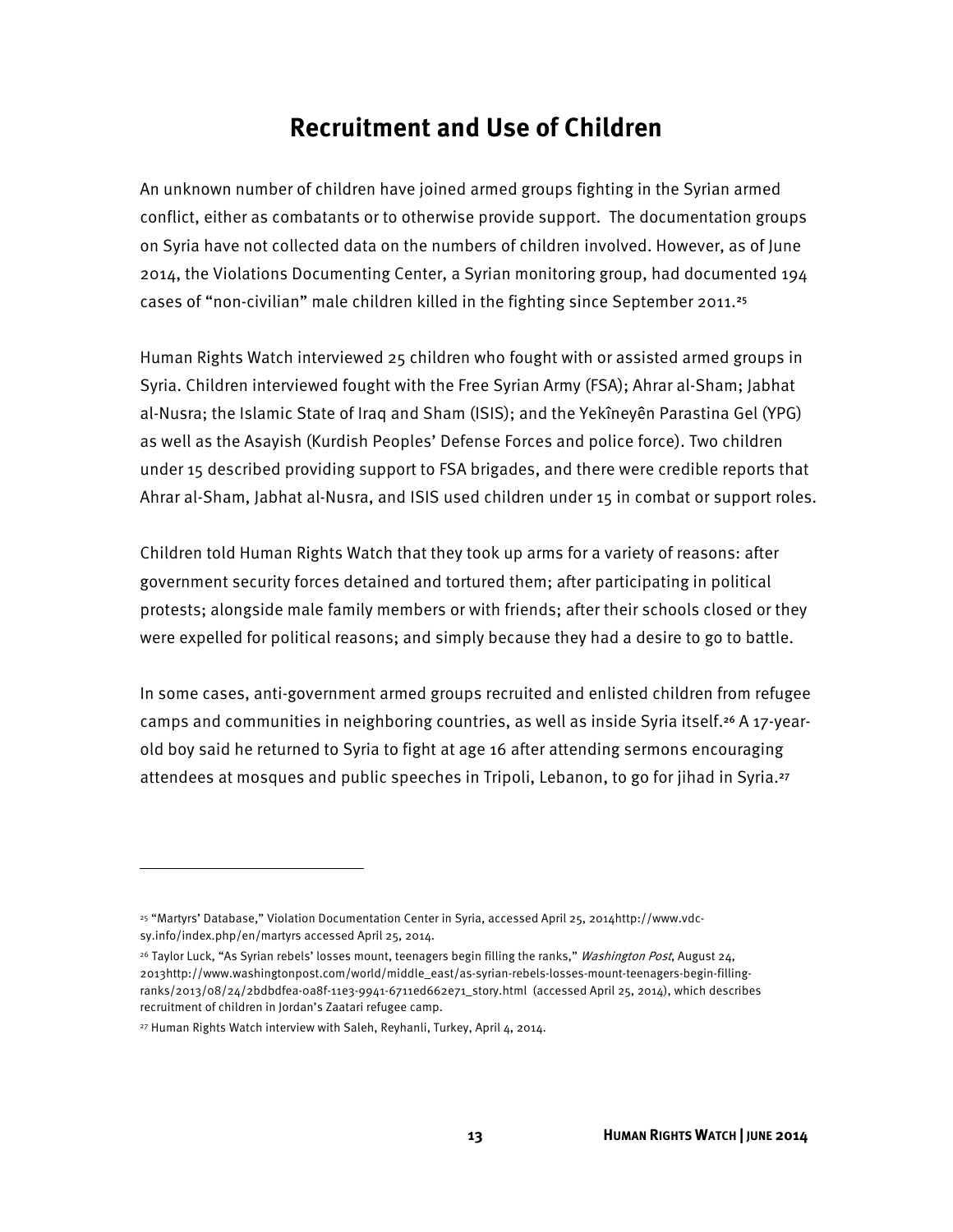Humanitarian assistance agencies and Syrians responsible for overseeing the return of Syrians from Jordan's Zaatari refugee camp back to Syria described how any child who wished to return to Syria alone had to appear with his parents before the head of the camp (an official in Jordan's Interior Ministry) to describe his reasons and get approval for the return journey. This process, they said, had significantly diminished the number of children returning alone to Syria, including those returning to fight. Human Rights Watch did not meet children who said they had immediate plans to return and join armed groups in Syria. Children interviewed in Turkey said they had joined armed groups inside Syria and left for brief periods, rather than being recruited in Turkey.

The March 2014 report of the UN Independent Commission of Inquiry on Syria found that pro-government armed groups also recruited and used children, stating that "progovernment militia armed and used children from the age of 13 at checkpoints in Aleppo, Dara'a, and Tartus. In October 2013, in Ataman (Dara'a), children from the age of 14 were armed and trained by popular committees."<sup>28</sup> Human Rights Watch could not corroborate this information because for security reasons and access limitations we did not conduct research in areas or among populations who were likely to participate in pro-government armed groups. An 18 year old said that when he was 16, government security officers attempted to recruit him to inform on his classmates at school, but that he refused.<sup>29</sup>

#### Islamic Front Battalions

#### *Harakat Ahrar al-Sham al-Islamiya*

Human Rights Watch interviewed seven children who fought with Ahrar al-Sham in Syria as early as January 2013, when the group was formed. All seven had combat roles; the youngest said he joined when he was 15.

<sup>&</sup>lt;sup>28</sup> UN Human Rights Council, "Report of the Independent International Commission of Inquiry on the Syrian Arab Republic," A/HRC/25/65. February 12, 2014,

http://www.ohchr.org/EN/HRBodies/HRC/IICISyria/Pages/IndependentInternationalCommission.aspx (accessed April 24, 2014). 29 Human Rights Watch interview with Ayman, Reyhanli, Turkey, April 5, 2014.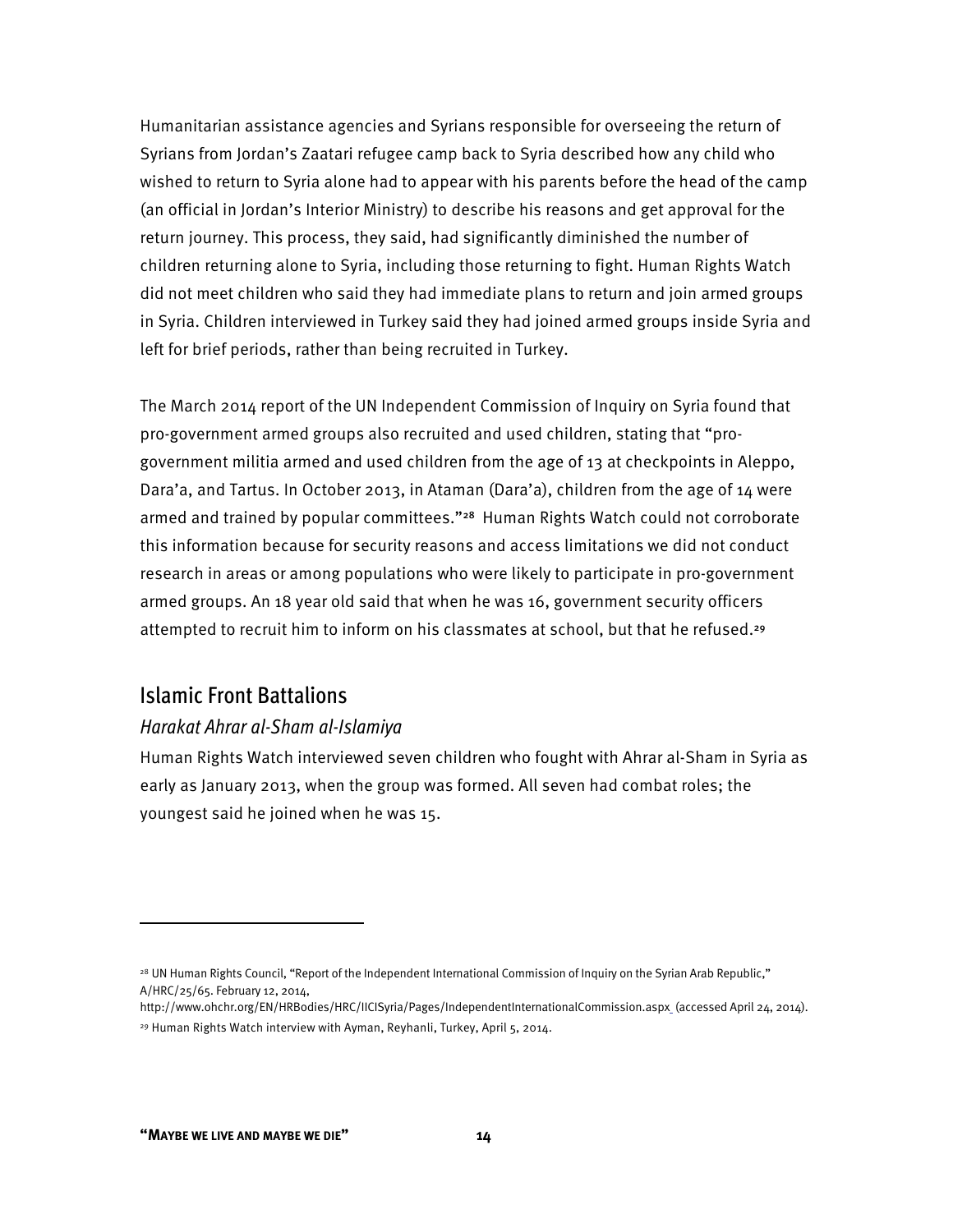Several joined Ahrar al-Sham battalions after serving or training with other armed groups; others joined with a friend or family member. It is not clear whether Ahrar al-Sham actively targeted children for recruitment. Some said that leaders did not verify their ages before they joined, while others said commanders allowed them to join despite their young age.

Children attended military training camps with adults, participated in battles, fought on front lines, and received salaries of between SYL 7,000 and 15,000 (US\$47 to \$101) a month.<sup>30</sup> One interviewee said he received a monthly box from his brigade, along with his salary, that contained food supplies including oil, canned goods, and grains.<sup>31</sup>

Riad, 17, said he joined the Abu Talha al-Ansari brigade of Ahrar al-Sham at age 16, after attending an Ahrar training camp.<sup>32</sup> After participating in anti-government demonstrations, he left school and fled to Lebanon for a period to avoid arrest. When he returned, he spent 15 days training with Ahrar al-Sham in late 2013. At the training camp, at a former agricultural institute in Harim, northern Syria, he said he studied Sharia (Islamic law) and Islamic studies as well as learning battle tactics and how to use weapons. After training, he fought in battles at Jabal Turkman, in Latakia governorate, and in the Aleppo countryside, near the town of al-Aziza. Riad told Human Rights Watch that he had the same duties as adult fighters in his brigade.<sup>33</sup>

Hassan, 17, said in late 2013, when he was 16, he spent a month training at an Ahrar al-Sham camp in the Sarmada mountains, in Idlib governorate.<sup>34</sup> He entered the training camp after volunteering to participate in a battle with Ahrar al-Sham fighters in the Raqqa governorate. Of the 100 fighters in the camp, he said, five or six were under 18. At the camp, he said, his daily schedule included praying, religious instruction, and military tactics instruction, as well as weapons training. During training, he also performed guard duty at the camp.<sup>35</sup>

<sup>30</sup> Human Rights Watch Skype interview with Saleh, April 4, 2014; Human Rights Watch consultant interview with Omar, location in Syria withheld March 12, 2014.

<sup>31</sup> Human Rights Watch Skype interview with Saleh, April 4, 2014.

<sup>32</sup> Human Rights Watch Skype interview with Riad, April 5, 2014.

<sup>33</sup> Ibid.

<sup>34</sup> Human Rights Watch consultant interview with Hassan, location in Syria withheld, April 15, 2014. 35 Ibid.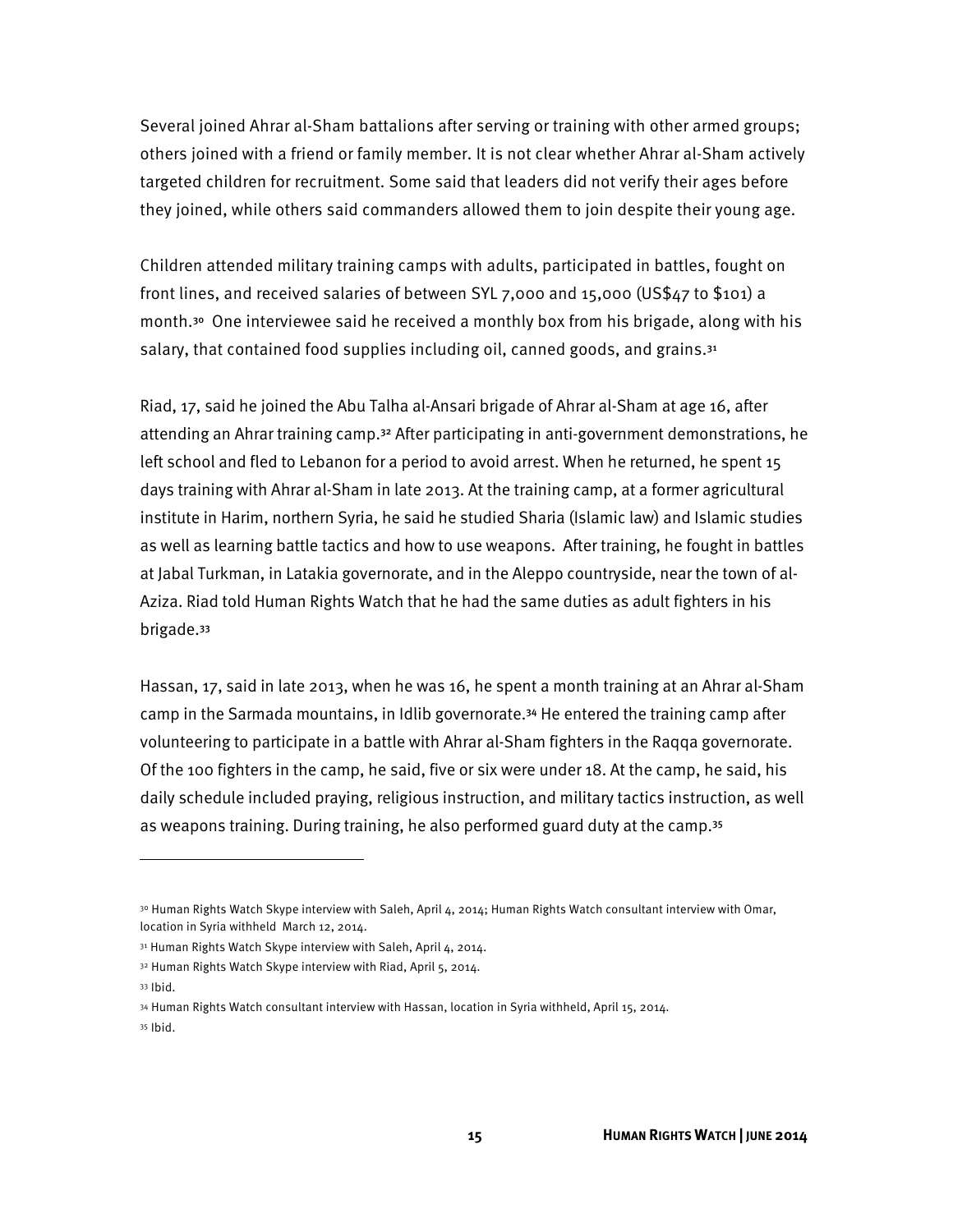Ayman, who joined Ahrar al-Sham at age 17, told Human Rights Watch that children under 15 assisted Ahrar al-Sham by bringing them supplies, including during a battle he participated in at Rashideen, a district in Aleppo.<sup>36</sup> "[They] would bring us food and ammunition because there were snipers and so we could not cross. But [the snipers] wouldn't shoot children," he said.<sup>37</sup>

#### *Tawhid Brigade*

Human Rights Watch interviewed a psychological counselor who counseled three children, aged 13-15 after they fled to Turkey, all of whom she said fought with the Tawhid Brigade in Aleppo.<sup>38</sup> The counselor said that one of the children, a 15 year old, had joined because his "financial situation was very hard," and that "his dad was dead and he had no family to take care of him." Another of the children, 13, was shelled while at a Tawhid base. "He had to have his leg amputated," the counselor said. The 14 year old joined after government forces arrested and killed his father, and had been injured five months earlier in battle. "He told me he learned how to snipe and shoot a [machine gun]," the counselor said.<sup>39</sup>

Human Rights Watch also interviewed two boys who fought with the Tawhid brigade: one joined in Idlib at age 17, and the other in Aleppo, also at age 17.40

#### Free Syrian Army (FSA)

In November 2012, Human Rights Watch documented children as young as 14 serving in support roles and those as young as 16 in combatant roles with Daraa and Homs-based brigades affiliated with the Free Syrian Army.<sup>41</sup> Research conducted for this report shows that in 2013 and 2014, children continued to serve as both combatants and in support roles for

 $\overline{a}$ 

41 "Syria: Opposition Using Children in Conflict,", Human Rights Watch news release,

<sup>36</sup> Human Rights Watch interview with Ayman, Reyhali, Turkey, March 17, 2014.

<sup>37</sup> Ibid.

<sup>38</sup> Human Rights Watch interview with doctor, Blue Crescent Clinic, Kilis, Turkey, March 14, Human Rights Watch interview with psychological counselor, Blue Crescent Clinic, Kilis, Turkey, March 14.

<sup>39</sup> Ibid.

<sup>40</sup> Human Rights Watch interview with Riad, April 5, 2014; Human Rights Watch interview with Ammar, Gaziantep, March 26, 2014.

http://www.hrw.org/news/2012/11/29/syria-opposition-using-children-conflict.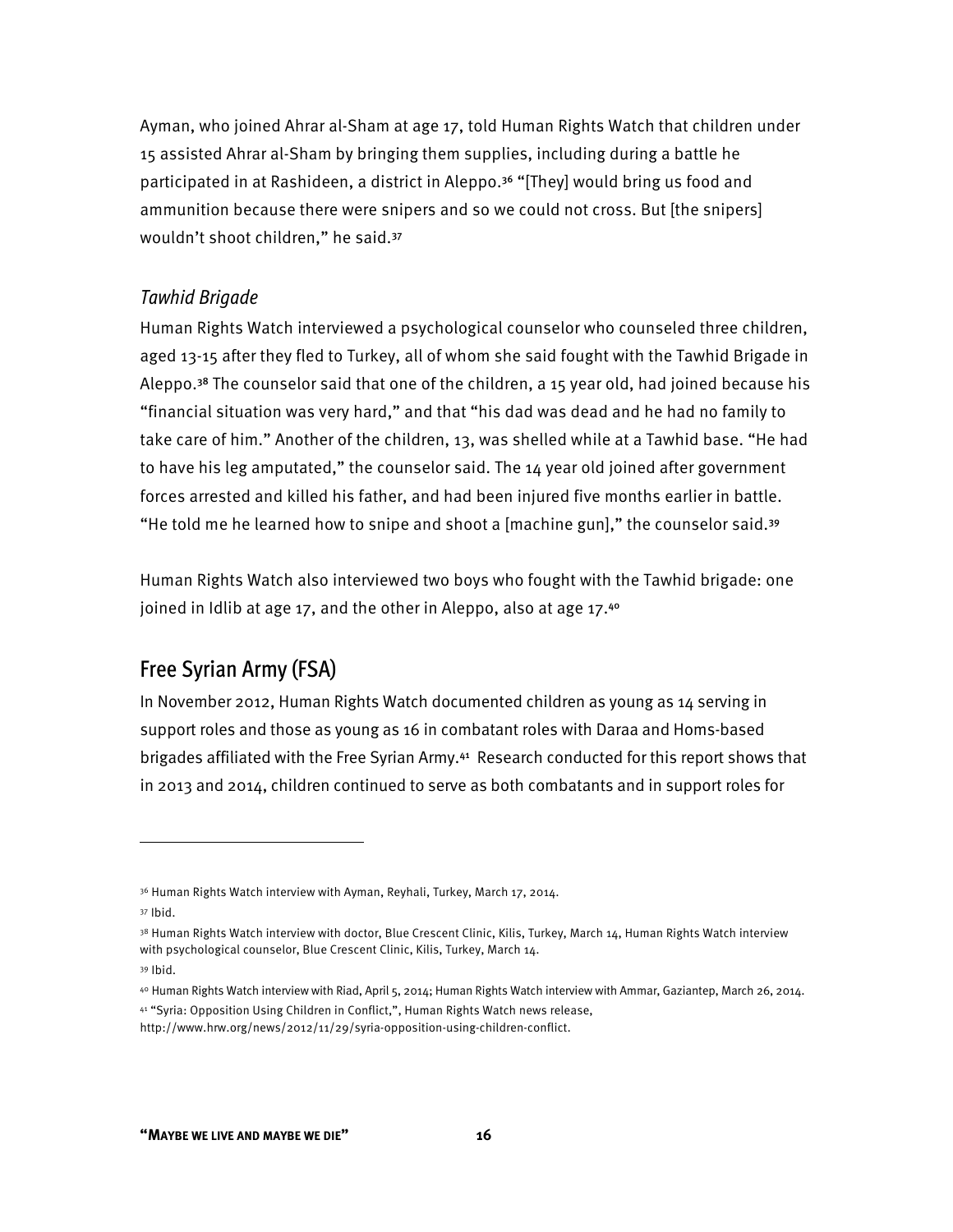units that claimed allegiance to the Free Syrian Army. The youngest FSA supporters interviewed participated at 14, and the youngest combatants interviewed joined at 15.42

Children told Human Rights Watch that they joined or supported Free Syrian Army brigades in Daraa, Damascus countryside, Aleppo, and Idlib governorates. Many did so because they had immediate or extended family members, friends, or community members with the unit. Others joined without such personal connections.

Two 14-year-olds said they supported FSA brigades operating in Jarablus, Aleppo governorate, by carrying supplies, loading ammunition, and informing on enemy troop movements.<sup>43</sup> Ahmed, 14, said he helped an FSA brigade in Jarablus, which included many of his relatives, by bringing them food and weapons.<sup>44</sup> Mahmoud, 14, told Human Rights Watch that he informed the FSA brigade in his hometown of Jarablus about ISIS movements, and that ISIS captured and severely beat him for doing so.<sup>45</sup> The unit he supported included his family members and friends.

Human Rights Watch interviewed 15 boys and young men who joined FSA brigades in Daraa, Damascus countryside, and Aleppo governorates while under 18. Some reported more protective treatment because of their age: they said commanders assigned them different duties than adults or prevented them from going to battles.<sup>46</sup> Others had the same duties as adult soldiers and fought on the front lines.<sup>47</sup>

<u>.</u>

<sup>42</sup> Human Rights Watch interviews with Ahmed and Mahmoud, Karkemish, Turkey, March 22, 2014; Human Rights Watch interview with Jawad, Reyhanli, Turkey, March 24, 2014.

<sup>43</sup> Human Rights Watch interviews with Ahmed and Mahmoud,, March 22, 2014.

<sup>44</sup> Human Rights Watch interview with Ahmed, Karkemish, Turkey, March 22, 2014.

<sup>45</sup> Human Rights Watch interview with Mahmoud, Karkemish, Turkey, March 22, 2014.

<sup>46</sup> Human Rights Watch consultant interview with Omar, location in Syria withheld, March 12, 2014; Human Rights Watch consultant interview with Hassan. April 15, 2014.

<sup>47</sup> Human Rights Watch interview with Massoud, Reyhanli, Turkey, March 24, 2014.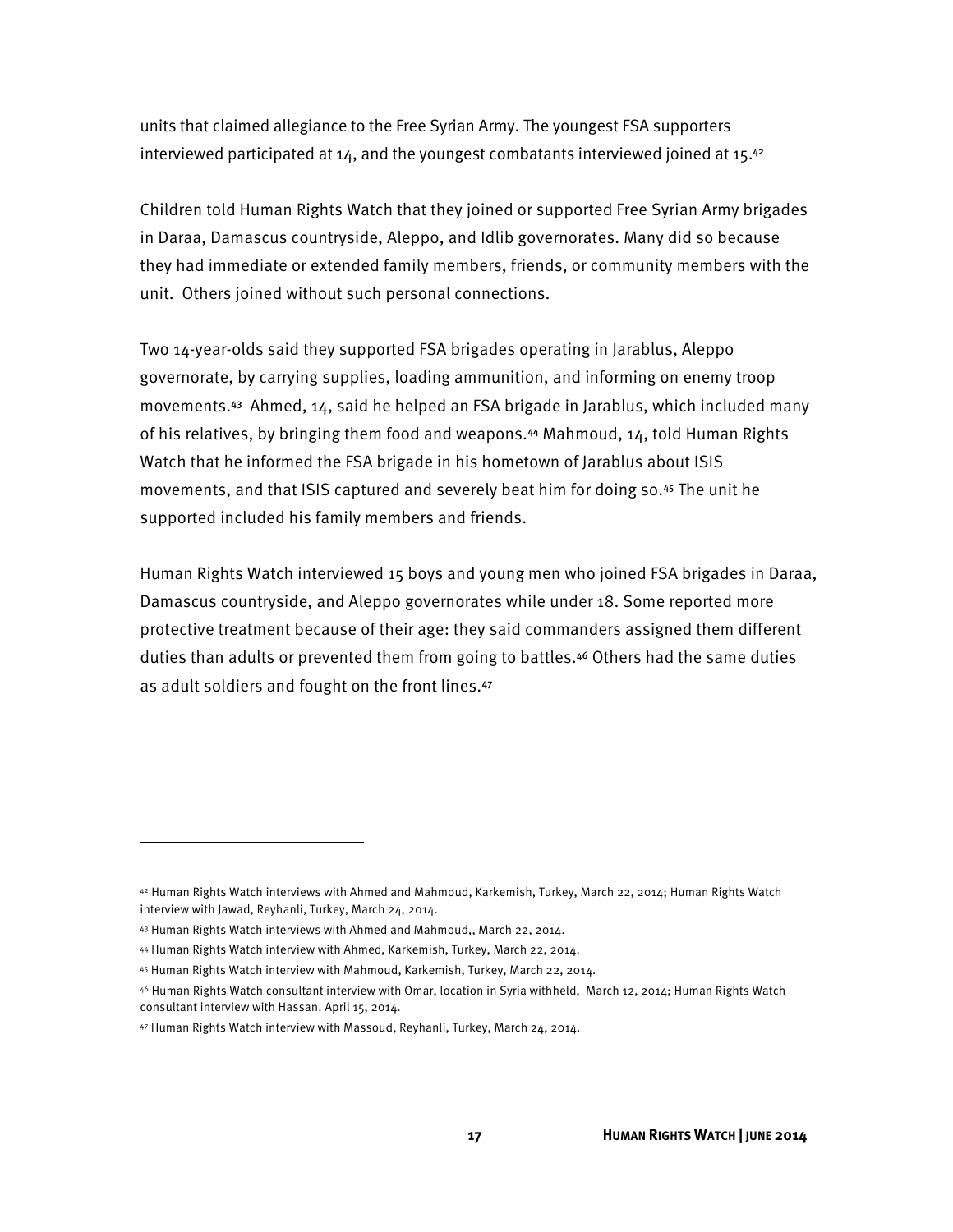Three commanders of various FSA units told Human Rights Watch that their units did not accept children under 18 as a matter of official policy.<sup>48</sup> However, they added that when children under 18 came to them eager to fight, they did not turn them away.<sup>49</sup>

Abu Rida, leader of the Saif Allah al-Maslool brigade, an FSA group, in Daraa, told Human Rights Watch:

If a boy is hardheaded or stubborn, if he lost someone, we'll keep them in the camp. But 16, 17 is not young. [If we don't take him,] he'll go fight on his own. In clashes they'll be in the second or third row, or doing first aid, driving, loading ammunition for people who attack.<sup>50</sup>

Mohsin, 20, commander of a small group of FSA fighters in Jarablus, said:

When we formed our brigade, we didn't differentiate between strong and weak youth—we just looked for revolutionary works. We would accept them whatever the age.<sup>51</sup>

Saleh, 17, said that he joined the Idlib Martyrs' Battalion, an FSA group, when he was 15. He told the commanders that he was 20 years old, and said that no one asked for proof of his age.<sup>52</sup> He did not receive formal training, but fought in several battles, including a battle to free Harem, a town in Idlib. He stayed with the brigade for seven months, leaving when he was 16 to join Ahrar al-Sham.<sup>53</sup>

**.** 

<sup>48</sup> Human Rights Watch interview with Abu Rida and Mohammed Salish, Irbid, Jordan, December 17 2014; Human Rights Watch interview with Abu Musafir, Antakya, Turkey, March 23, 2014.

<sup>49</sup> Ibid.

<sup>50</sup> Human Rights Watch interview with Abu Rida, Irbid, Jordan, December 17, 2014.

<sup>51</sup> Human Rights Watch interview with Mohsin, Karkemish, Turkey, March 22, 2014.

<sup>52</sup> Human Rights Watch Skype interview with Saleh, location in Syria withheld, April 4, 2014. 53 Ibid.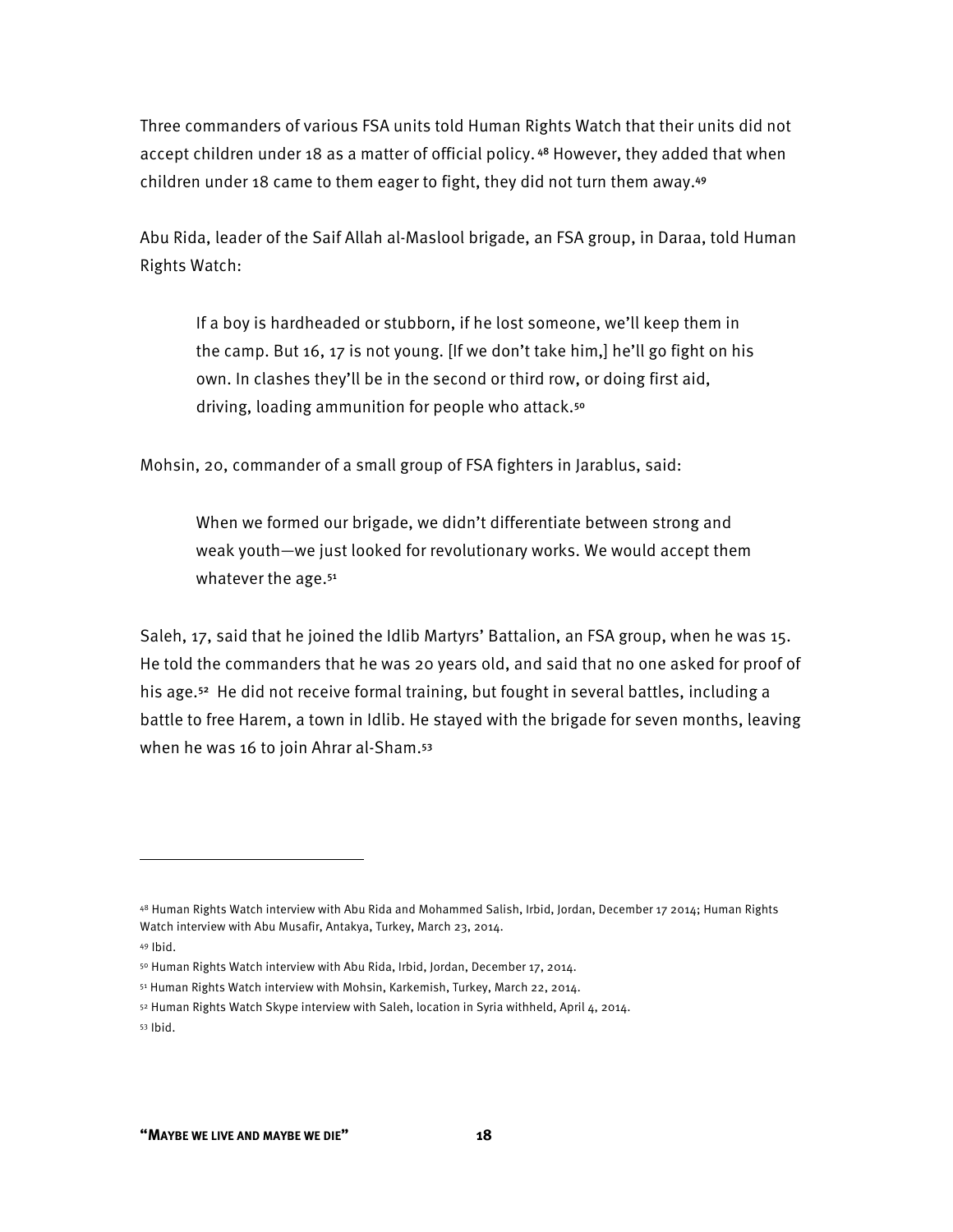Hassan, 17, said he joined the Asad Allah Hamza battalion, an FSA group headed by his sister's husband, when he was 15.<sup>54</sup> "At first they prevented me from joining battles because I'm young," he said. "I tried for one month to go to battles with them and they didn't agree. [But] after that, they let me go with them." Hassan said that he fought his first battle in Harem, in Idlib governorate. He carried a Kalashnikov [assault rifle] and the battle lasted for five days. After the battle, his brigade assigned him to guard a checkpoint at night.<sup>55</sup>

Fouad, 18, said he joined the Ahfad al-Rasul battalion, an FSA group, in Eastern Ghouta, in Damascus countryside, when he was 17 years old.<sup>56</sup> He stayed with his unit for only a month and a half, and provided first aid to wounded fighters. He did not receive weapons training, he said. He said that the brigade assigned combat duties to defectors from the government army, which is why they did not provide him with combat training or duties.<sup>57</sup>

Massoud, 19, a young Kurdish man from Aleppo, said he joined an FSA unit of Kurdish fighters from his neighborhood in Aleppo city when he was 17.<sup>58</sup> "I was a sniper and I participated in battles," he said. "I participated in the liberation of Midan al-Ashrafiyeh, Sheikh Mansour, and Bustan Basha. I was on the front line." Massoud left Syria to receive medical treatment for a serious leg injury he sustained in battle.<sup>59</sup>

Samir, 19, told Human Rights Watch that he joined an FSA brigade at 17 after he was arrested and tortured by Syrian government security forces: "After I was released, a month or two later I decided to take up arms. One of my friends was in the FSA. I told him I wanted to join and participate in battles."<sup>60</sup> Samir attended two separate military training camps and participated in combat. "My role was to attack checkpoints with other fighters," he

<u>.</u>

59 Ibid.

<sup>54</sup> Human Rights Watch consultant interview with Hassan, April 15, 2014.

<sup>55</sup> Ibid.

<sup>56</sup> Human Rights Watch interview with Fouad, Zaatari refugee camp, Jordan, December 15, 2013.

<sup>57</sup> Ibid.

<sup>58</sup> Human Rights Watch interview with Massoud, March 24, 2014.

<sup>60</sup> Human Rights Watch interview with Samir, Reyhanli, Turkey, March 24, 2014.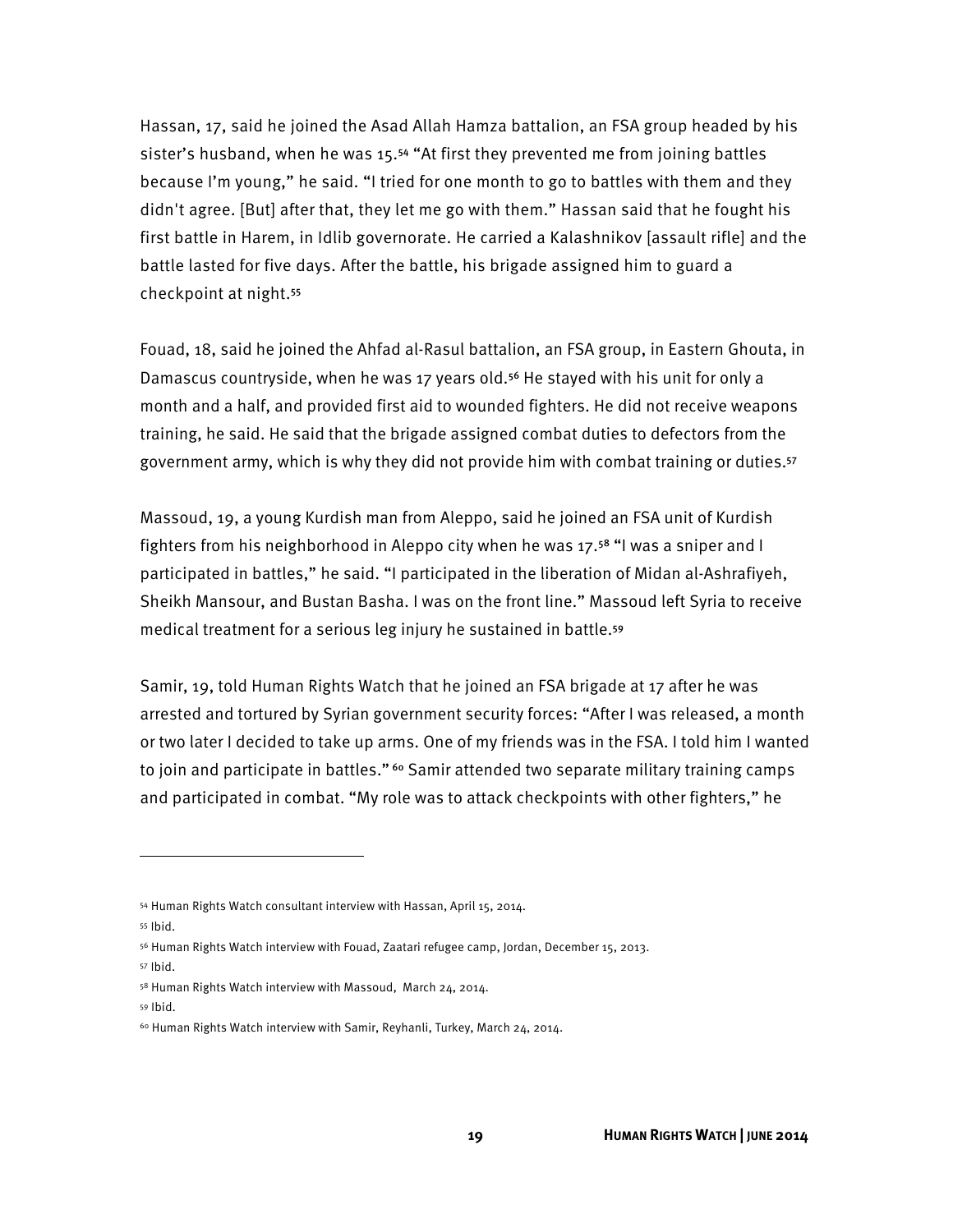said. "I was on the frontline, and I used a Kalashnikov…I [also] used to guard checkpoints at night and check IDs."<sup>61</sup>

Eyad, 15, said he joined the Hanano brigade, an FSA group in the Aleppo governorate for six months, and received 15 days of training in a training camp.<sup>62</sup> He sustained shrapnel injuries in his first battle, at Sheikh Najjar, and had been in the hospital for three months. He said that other children his age also fought with the brigade, as well as a child one year younger than him.<sup>63</sup>

On March 7, 2014, the National Coalition of Syrian Revolutionary and Opposition Forces announced that it had implemented "new training for Free Syrian Army members in International Humanitarian Law to eliminate the recruitment and participation of children in armed conflict."64 A few days later, the UN special representative of the secretarygeneral for children and armed conflict also announced that the Syrian National Council and the Free Syrian Army had "sought the United Nations' assistance to end the recruitment and use of children in their ranks."<sup>65</sup>

#### Islamic State of Iraq and Sham (ISIS)

Human Rights Watch found, based on interviews with four former ISIS child fighters and two adult fighters, as well as civilians in ISIS-controlled areas, that ISIS has actively recruited children to send to their military training camps and used them in military operations, including suicide bombing missions. The two adults interviewed had attended ISIS training camps in the Aleppo governorate and observed children as young as 13 receiving training. Of the four children interviewed, the youngest began fighting at age 15.

 $61$  Ibid.

<sup>62</sup> Human Rights Watch interview with Eyad, Reyhanli, Turkey, March 24, 2014. 63 Ibid.

<sup>64 &</sup>quot;Syrian Coalition Condemns Assad Regime's Assaults on Children, Calls on UN to Ensure Accountability," National Coalition of Syrian Revolution and Opposition Forces press statement, March 7, 2014, http://en.etilaf.org/press/syriancoalition-condemns-assad-regimes-assaults-on-children-calls-on-un-to-ensure-accountability.html (accessed April 26, 2014).

<sup>65 &</sup>quot;Syria has Become One of the Most Dangerous Places to be a Child," Statement by Leila Zerrougi, Special Representative of the Secretary-General for Children and Armed Conflict, March 12, 2014,

http://childrenandarmedconflict.un.org/statement/syria-has-become-one-of-the-most-dangerous-places-to-be-a-child/ (accessed April 26, 2014)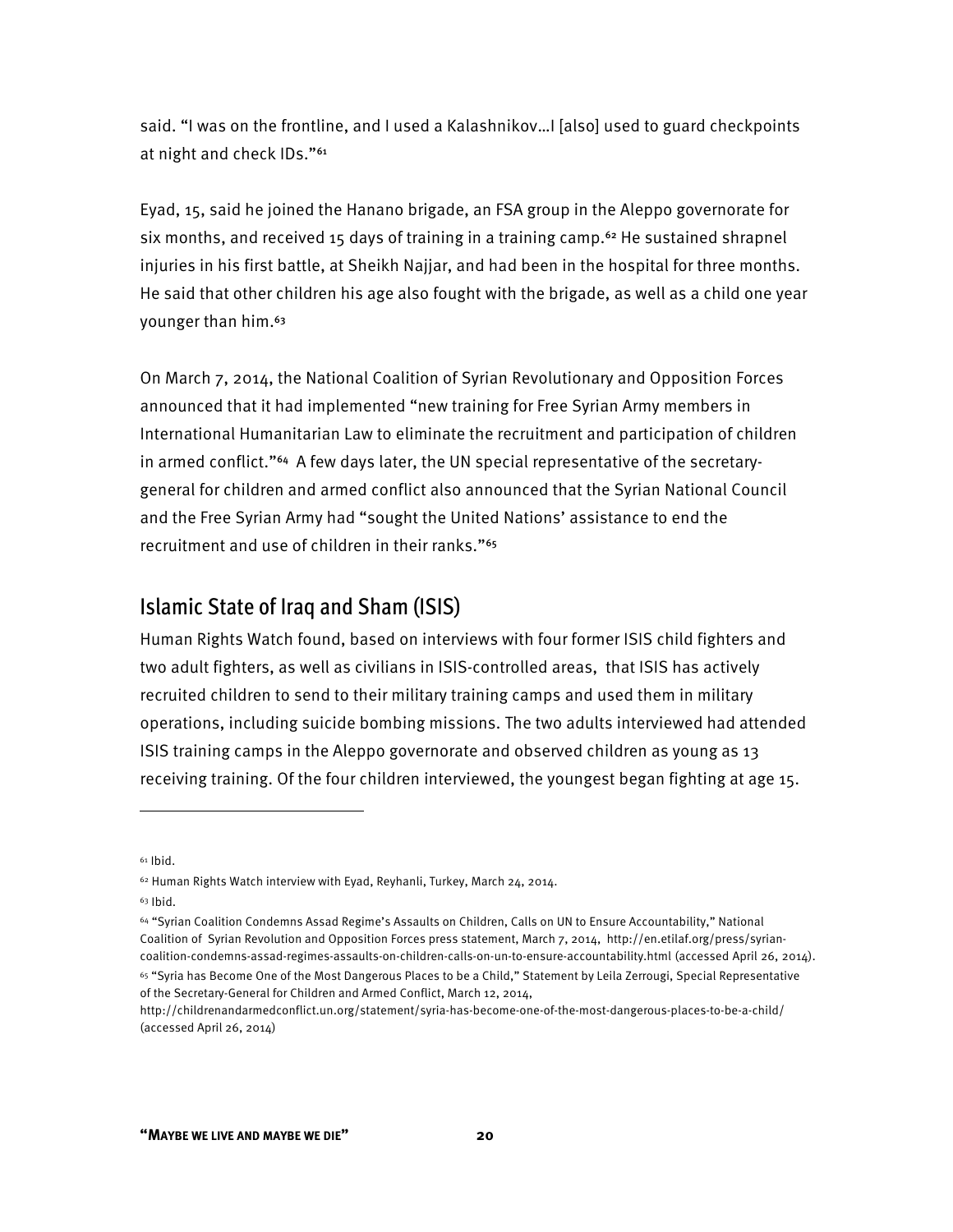Interviews indicated that ISIS also recruited children at younger ages. An FSA military commander told Human Rights Watch he captured 30 children between ages 13 and 15 who had fought with ISIS and attempted to rehabilitate them by isolating them in a remote rural location and bringing religious leaders as well as male relatives to speak with them.<sup>66</sup> Researchers interviewed two medical service providers who treated children as young as 12 injured while fighting with ISIS.<sup>67</sup> Several interviewees reported interacting with children 13 years old or younger who trained or served with ISIS.

The four children we interviewed said ISIS recruited them through public forums and ideological tools, rather than through community or family networks. None of these children had relatives in those units. Bassim, 17, said he joined at age 16 after attending speeches and sermons given by members of the group.<sup>68</sup> After attending speeches at public mosques, he began visiting the ISIS headquarters in Salqin for additional lessons about religion and jihad.<sup>69</sup> He told Human Rights Watch that his father supported his participation with the group and that he left after sustaining serious shrapnel wounds in battle.<sup>70</sup> Raed, 17, said that he was also attracted to ISIS despite not having personal connections to the group.<sup>71</sup> "When ISIS came to my town…I liked what they are wearing, they were like one herd. They had a lot of weapons. So I spoke to them, and decided to go their training camp in Kafr Hamra in Aleppo."<sup>72</sup> He attended the training camp when he was 16 years old. "The leader of the camp said [ISIS] liked the younger ones better," he said. "He told me, 'Tomorrow they'll be a stronger leader or a stronger fighter.'"<sup>73</sup>

Both children and adults who fought with ISIS consistently reported seeing children 13 years old or younger undergoing the same training and performing the same military duties

<u>.</u>

<sup>66</sup> Human Rights Watch interview with Abu Musafir, Antakya, Turkey, March 23, 2014.

<sup>67</sup> Human Rights Watch interview with a doctor who worked in Tal Abyad, Raqqa governorate, Gaziantep, Turkey, March 20, 2014; Human Rights Watch interview with doctor, Blue Crescent Clinic, Kilis, Turkey, March 21, 2014.

<sup>68</sup> Human Rights Watch consultant interview with Bassim, April 16, 2014.

<sup>69</sup> Ibid.

<sup>70</sup> Ibid.

<sup>71</sup> Human Rights Watch Skype interview with Riad, location in Syria withheld, April 4, 2014.

<sup>72</sup> Ibid.

<sup>73</sup> Ibid.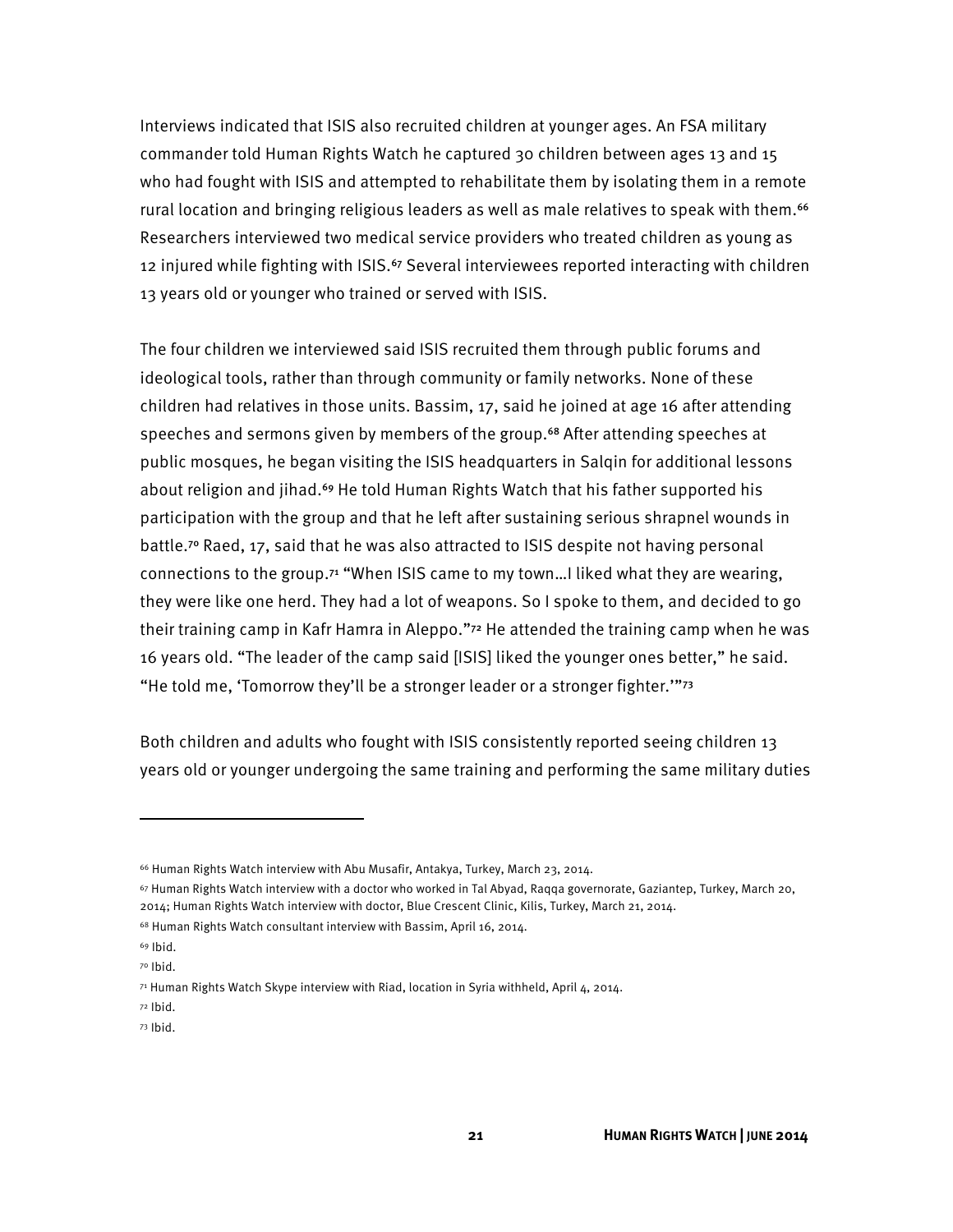as adults. Two adult fighters who attended an ISIS training camp near Jarablus reported seeing children in training. Ahmed, 20, trained for 15 days. He said that in his training group of 200, there were children as young as 13 or 14, and that "many" of the trainees appeared to be under 18.<sup>74</sup> "Wissam," 22, who attended the same camp in the Jarablus mountains for 45 days, said he saw children aged 13 and 14, and estimated that 60 percent of the trainees were under 18.<sup>75</sup>

At age 16, Riad trained for 15 days in Kafr Hamra, Aleppo, with a group of between 250 to 300 people, he said. In his group, he said that many of the trainees were under 18, and some as young as 12 years old:

It was a very difficult camp. They gave us a very severe training. We would wake up, pray, after prayer maybe around 9 a.m. we did exercises, then rest in the room, then Sharia courses, then military study, then more Sharia courses, then some rest, prayer.

[Between afternoon prayers], they didn't let us sleep, they would come in our tent and fire into the sky and [send us] to guard a trench. Many times we fell asleep in this trench because we were so tired.<sup>76</sup>

Amr, 17, told Human Rights Watch that he joined the Daoud Brigade in his hometown of Sarmeen in Idlib governorate when he was 15.<sup>77</sup> At the time he joined, the Daoud Brigade was an independent Islamist group but joined forces with ISIS from late 2013 until late January 2014.<sup>78</sup> Amr said that his unit included children as young as 15.<sup>79</sup>

<sup>74</sup> Human Rights Watch interview with Ahmed, Karkemish, Turkey, March 20, 2014.

<sup>75</sup> Human Rights Watch interview with Wissam, Karkemish, Turkey, March 20, 2014.

<sup>76</sup> Human Rights Watch Skype interview with Riad, April 4, 2014.

<sup>77</sup> Human Rights Watch interview with Amr, Reyhanli, Turkey, March 25, 2014.

<sup>78</sup> Aaron Y. Zelin, "Inside Baseball on Syrian Rebel Infighting," The Washington Institute, February 7, 2014,

https://www.washingtoninstitute.org/policy-analysis/view/inside-baseball-on-syrian-rebel-infighting (accessed April 27, 2014). 79 Human Rights Watch interview with Amr,, March 25, 2014.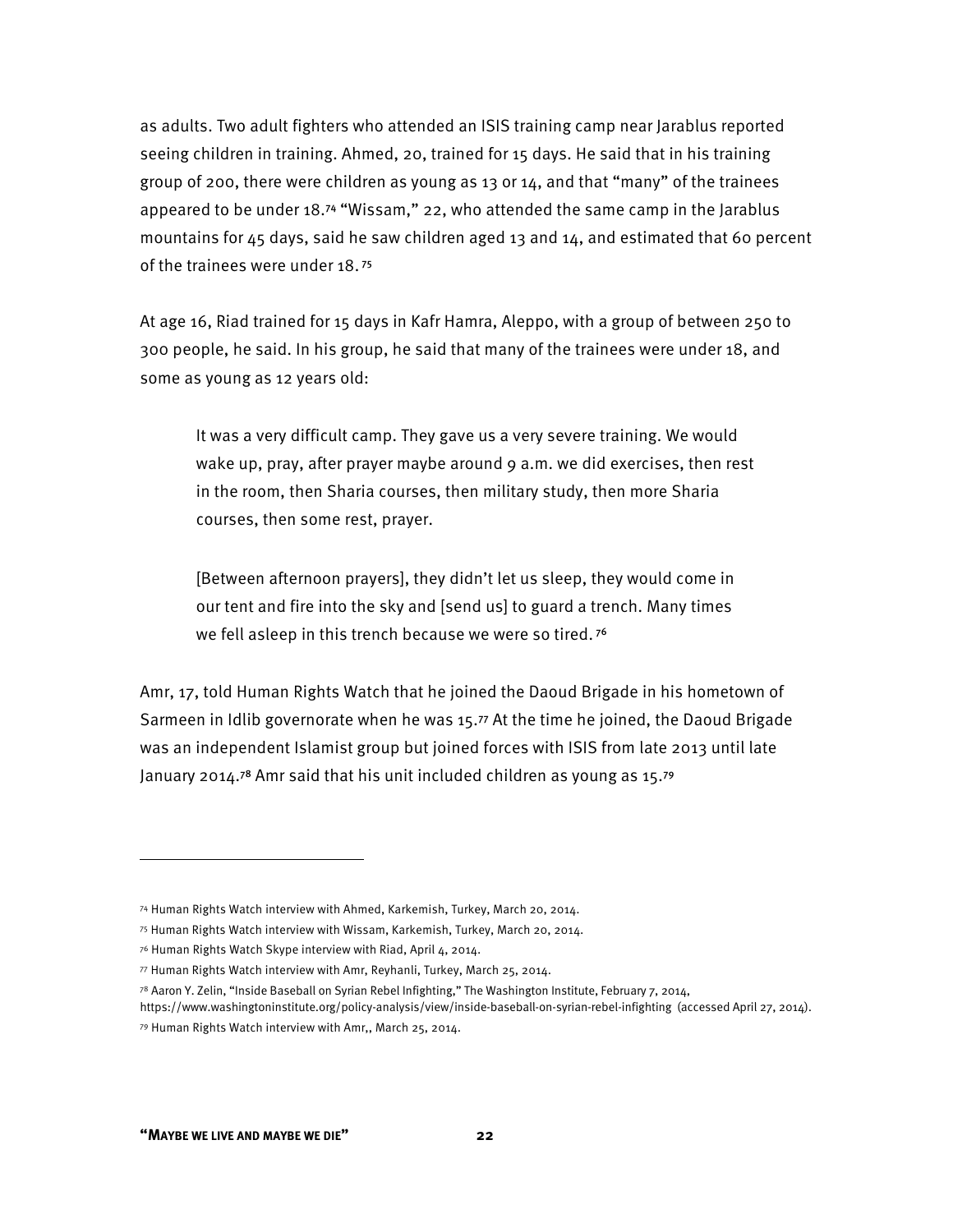When he first joined the Daoud Brigade at age 15, he said, he participated in a "sleeper cell" to collect information on the government's operations in Idlib. He told Human Rights Watch that the three others in his cell were the same age as he.<sup>80</sup> After he had been collecting information for six months, government forces arrested the other members of his group. Amr told Human Rights Watch:

That was when I decided to join the jihadi movement full time. I joined in an indirect way, so that my mother and father would not know I had joined an armed jihadi group.<sup>81</sup>

The group gave him weapons and equipment, he said: "I got a Kalashnikov with six [ammunition] cartridges, and a military uniform with a bulletproof vest." He also received a salary of US\$100 a month, while he said that adult fighters received US\$200 a month.<sup>82</sup>

Amr told Human Rights Watch that fighters in his unit, including children, signed up for suicide attack missions. "They had a list of people who volunteered to do suicide bombing operations. I signed up on the list, but reluctantly and at the end, so my name was [several hundred down]."<sup>83</sup> Amr said he eventually signed the list because he felt social pressure to do so.

Abu Musafir, a leader of the Fursan al-Furat battalion from Minbej in Aleppo governorate, said he consistently saw children fighting when engaged in battles against ISIS. "Every battle we fight with Da`esh [ISIS] is a fight," he said. "We're trying to stay alive. But when we finish the battle and look at the corpses [of the ISIS fighters], we see a lot of children."<sup>84</sup>

Abu Musafir told Human Rights Watch that his battalion detained 30 children ages 13 to 15 fighting with ISIS after a battle with ISIS in Minbej in late 2013. "We found them in a

 $80$  Ibid.

 $\overline{\phantom{a}}$ 

82 Ibid.

<sup>81</sup> Human Rights Watch interview with Amr, March 25, 2014.

<sup>83</sup> Ibid. List number withheld to avoid identification.

<sup>84</sup> Human Rights Watch interview with Abu Musafir, March 23, 2014.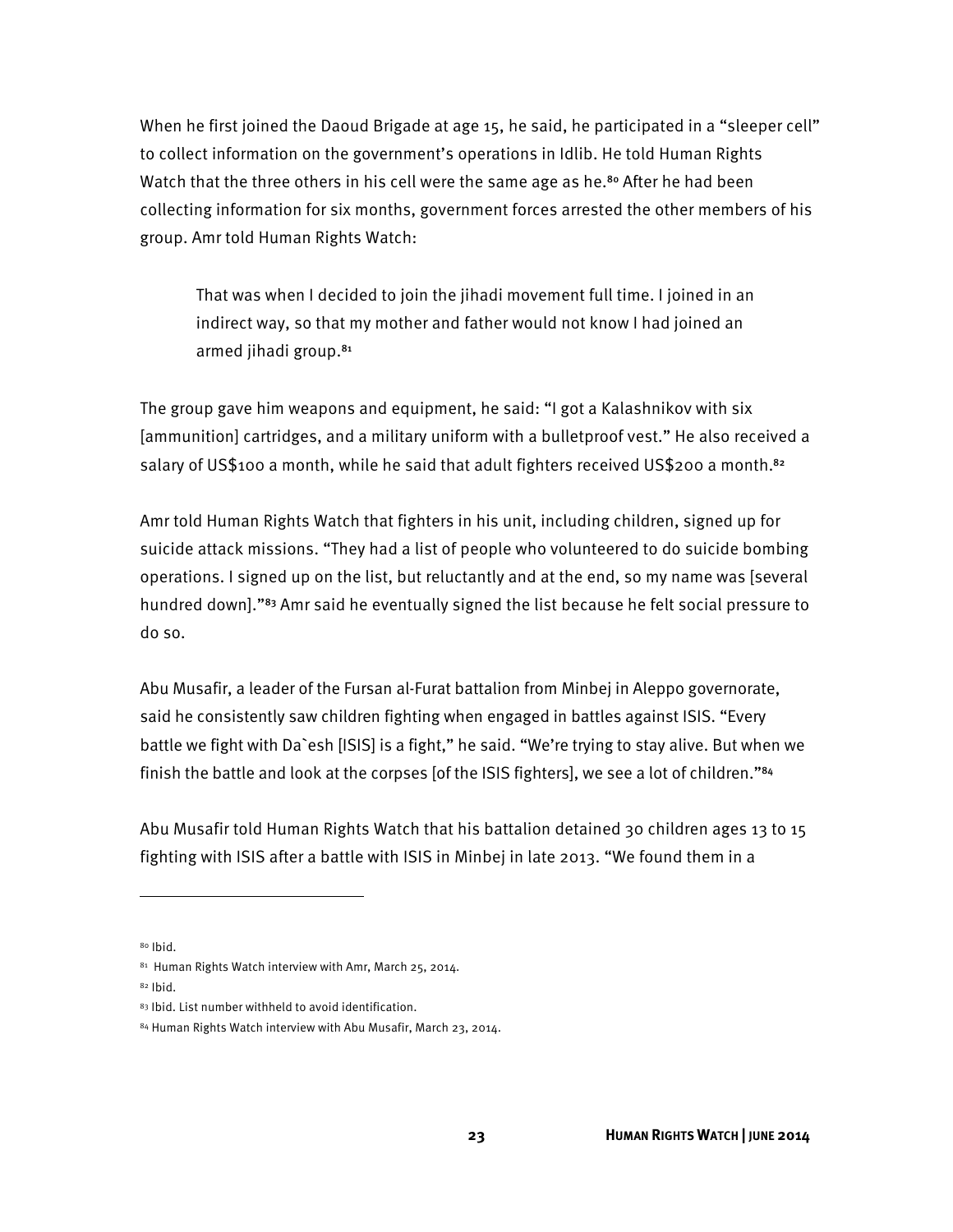training camp in Minbej, all of them were from Minbej," he said. "We kept them for twoand-a-half months. We put them in a rural area with a school and we tried to reverse the brainwashing of ISIS."<sup>85</sup>

A doctor who had worked at a clinic in Tal Abyad in Raqqa governorate told Human Rights Watch he treated two children injured while training or serving in ISIS military camps:

[In August 2013,] a child came in who appeared to be between 10 and 12 years old, called "Abu Bakr." His hand had been cut by a piece of metal. [We] talked to his escort, an armed man from "Da`esh" [ISIS] who came and brought him. He said this boy was a guard in their prison in Tal Abyad, and he had the job of whipping prisoners.

[In November,] a 14 year old came into the clinic. He had been shooting a rock in the training camp and the pieces came back and hit him, they splintered in his stomach. He came with an escort of about 10 armed men. They were dressed in the Pakistani style, wearing short pants and a tunic, mostly black. [The boy] had to have two operations, and the second time, a group of children from the camp came to visit, they were all dressed the same way. 86

Emad, a former teacher from Raqqa, told Human Rights Watch that in November 2013, he entered the Islamic court run by ISIS in Mansoura, in Raqqa governorate, which was held in the Mansoura primary school.<sup>87</sup> "The guards were six children, they appeared to be between 12 and 16 years old," he said. "They were carrying weapons and wearing explosive belts."<sup>88</sup> The children were wearing masks, but he guessed their ages from their voices and from their stature.<sup>89</sup> Four other interviewees reported seeing children who

 $85$  Ibid.

<sup>86</sup> Human Rights Watch interview with doctor from Tal Abyad, Gaziantep, Turkey, March 20, 2014.

<sup>87</sup> Human Rights Watch interview with Ayman, Antayka, Turkey, March 23, 2014.

<sup>88</sup> Ibid.

<sup>89</sup> Ibid.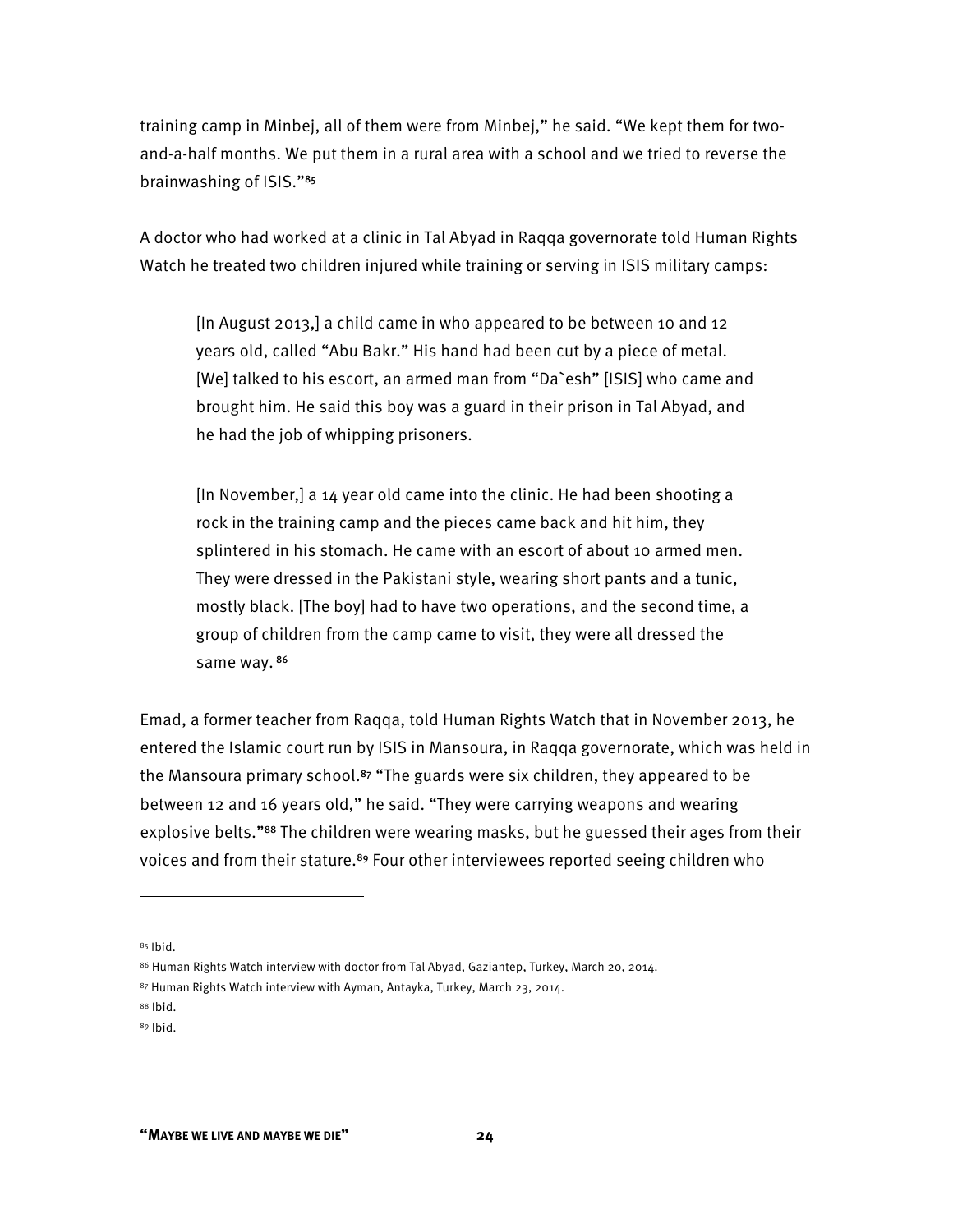appeared to be between 13 and 16 years old guarding checkpoints in the Raqqa governorate on the road to Tel Abyad, an area controlled by ISIS.

#### Jabhat al-Nusra

Human Rights Watch found that Jabhat al-Nusra has actively recruited children through free schooling programs that included weapons training and other public events. Children interviewed by Human Rights Watch said that commanders did not discourage recruitment because of age. Three who joined Jabhat al-Nusra brigades in Daraa and Idlib said the youngest joining a training camp was 14. A 19-year-old who joined Jabhat al-Nusra in Aleppo said he did so when he was 17.

Majed, 16, from Inkhil in the Daraa governorate, described how Jabhat al-Nusra recruited him at age 15 through an educational program that later included weapons training.<sup>90</sup> He said:

[Jabhat al] Nusra used to tell us to come and learn with them. They would bring a car and go around to houses to pick up children. We were 60 people, [between] the ages [of] 12... and 20.

They taught children how to read the Quran, then taught about weapons. They taught us how to take apart and put together a weapon. They put a target for us to practice shooting outside the mosque. Anyone who hit the target got a reward. If a family needed more supplies, for example, this would be a reward.<sup>91</sup>

Majed stayed with Jabhat al-Nusra for three months, he said, and participated in a military operation to take over government checkpoints around Inkhil in late 2013. During his military service, he said, leaders assigned him to a group of 25 fighters of whom 7 were under 18, and the youngest approximately 12 years old.<sup>92</sup>

**.** 

<sup>90</sup> Human Rights Watch interview with Majed, Zaatari refugee camp, Jordan, December 12, 2013.

 $91$  Ibid.

<sup>92</sup> Ibid.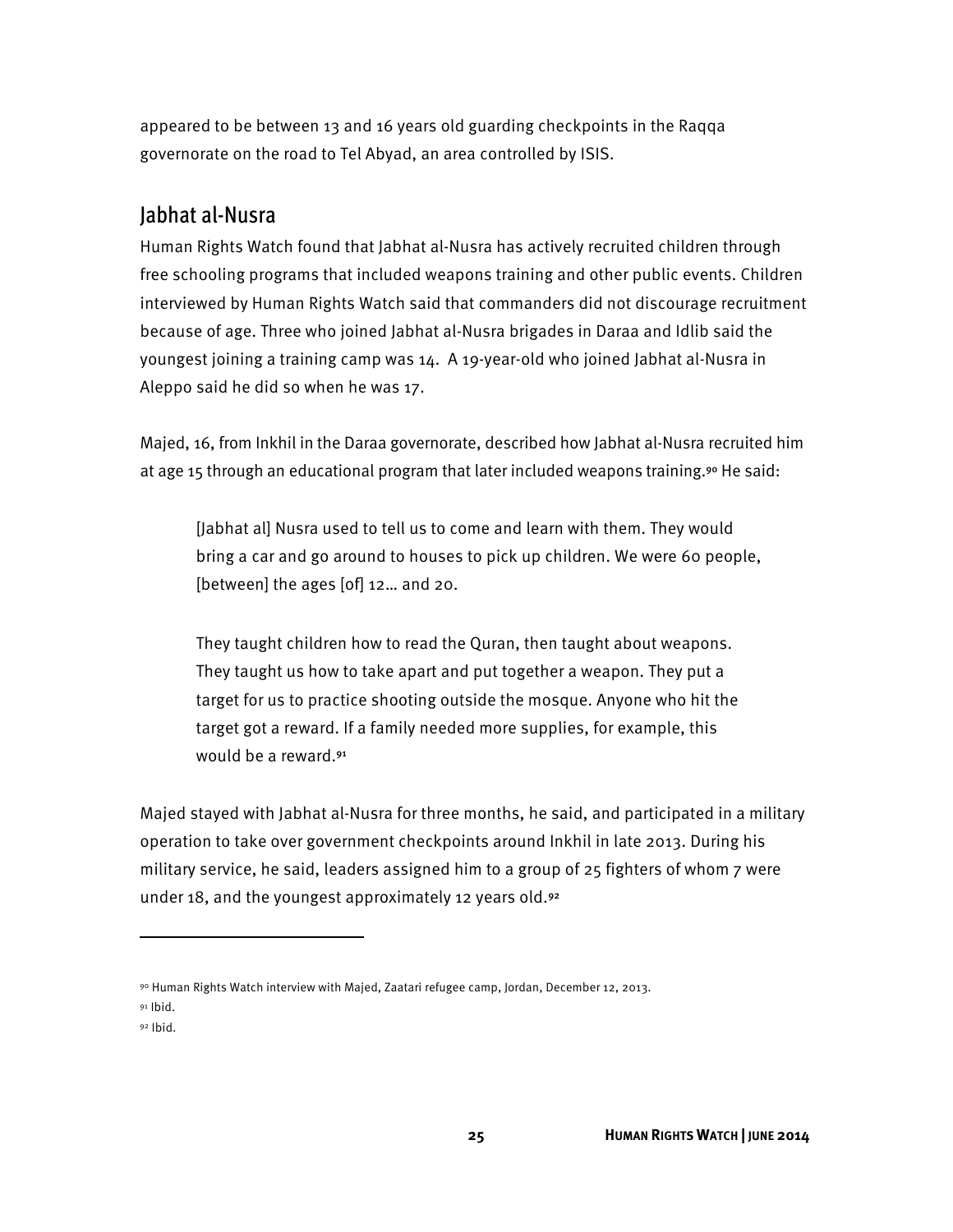Omar, 16, first attended a Jabhat al-Nusra training camp when he was 14. His father was a Jabhat al-Nusra fighter.<sup>93</sup> Omar told Human Rights Watch that in 2011 he joined demonstrations from his school, where he was in the sixth grade.<sup>94</sup> Then, he joined public demonstrations in his hometown of Salqin in Idlib governorate. After *shabiha* (members of pro-government militas) threatened him with a knife in the street, he said, his father brought him to a Jabhat al-Nusra headquarters.<sup>95</sup> Soon after, he left for a 20-day training camp in the mountains of Kafr Takharim, where he said three other children aged 12 to 17 trained alongside him.<sup>96</sup> He described his daily schedule:

We woke up at 5 a.m. to pray and then have breakfast. Then we had a military lesson on how to use weapons, then a religious lesson, then noon prayer, then lessons on how to make and use hand bombs and mines.<sup>97</sup>

After training, Omar told Human Rights Watch, he participated in a battle at Taftanaz airport in late 2012, and a battle at al-Gaziya checkpoint in Salqin, in early 2013. Both are in Idlib governorate. In his first battle, at Taftanaz, he said:

[During] the first two days, I hesitated to go to the front line and felt so afraid. Then our sheikh came to encourage us to go fight and gave us speeches about jihad, so after two days I went to front line.98

He said that Jabhat al-Nusra paid him a salary of 20,000 Syrian pounds (US\$135) a month.<sup>99</sup> Saleh, who joined Jabhat al-Nusra in March 2014 when he was 17, and fought with them in the battle at Kasab in Latakia governorate in April 2014, said he received a salary of 10,000 Syrian pounds (US\$68) plus a food box monthly.<sup>100</sup>

94 Ibid.

**.** 

99 Ibid.

<sup>93</sup> Human Rights Watch consultant interview with Omar,location in Syria withheld, March 12, 2014.

<sup>95</sup> Ibid.

<sup>96</sup> Ibid.

<sup>97</sup> Ibid.

<sup>98</sup> Ibid.

<sup>100</sup> Human Rights Watch Skype interview with Saleh, April 4, 2014.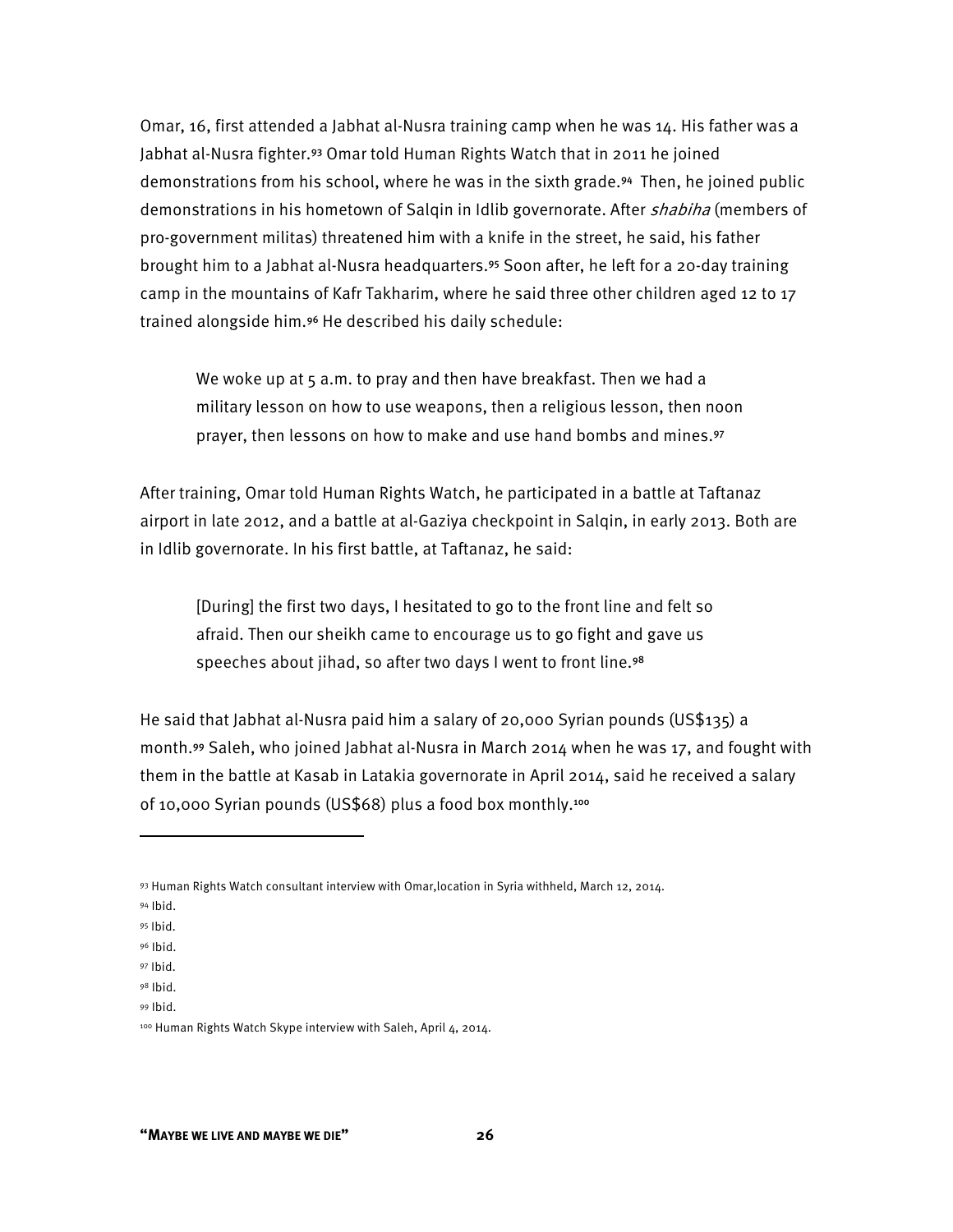#### Yekîneyên Parastina Gel (YPG) and Asayish

Human Rights Watch reported on human rights violations committed in Kurdish-controlled areas of Syria, including the recruitment and use of children, in June 2014. Since assuming power in 2012, the YPG and the Asayish, the police arm of the PYD, have deployed boys and girls at checkpoints and on bases in all three areas under their control: Jazira, Ain al- `Arab, and `Afrin.

In December 2013, YPG General Command issued an order that prohibited children under age 18 from participating in the YPG. The order stated that those in violation will be held "strictly accountable."101 This reiterated the prohibition on child recruitment in article 5.2 of the YPG's internal regulations, which states that YPG members must be 18 or older.

YPG spokesman, Redul Xelil, told Human Rights Watch that the YPG had implemented the order by removing from military operations 17 people under age 18, instead assigning them tasks in media, education or political training centers. In a February 2014 meeting, Xelil said that no YPG members had been disciplined for having violated the regulations of the December order.102

Asayish internal regulations in article 7.2 also forbid individuals under 18 from joining the police force. Head of internal security in Jezira, Kanan Barakat, who supervises the Asayish there, said on February 9, 2014, that the force previously enlisted children but that practice changed "four or five months ago." He said that currently all Asayish members had to be over 25 and there are no children in the force.<sup>103</sup>

However, during a visit to Jazira in February 2014, Human Rights Watch found continued evidence of child participation in both the YPG and Asayish. Researchers interviewed a 16 year-old boy who said he had been in the YPG since the previous year, the mother of a 13-

 $\overline{\phantom{a}}$ 

https://www.facebook.com/groups/344020305625449/#!/Redurxelil/posts/462356670536408?stream\_ref=10

<sup>101</sup> Redul Xelis, facebook note, December 15, 2013,

<sup>102</sup> Human Rights Watch interview with Redul Xelil, Rmeilan, February 12, 2014.

<sup>103</sup> Human Rights Watch interview with Kanan Barakat, Qamishli, February 9, 2014.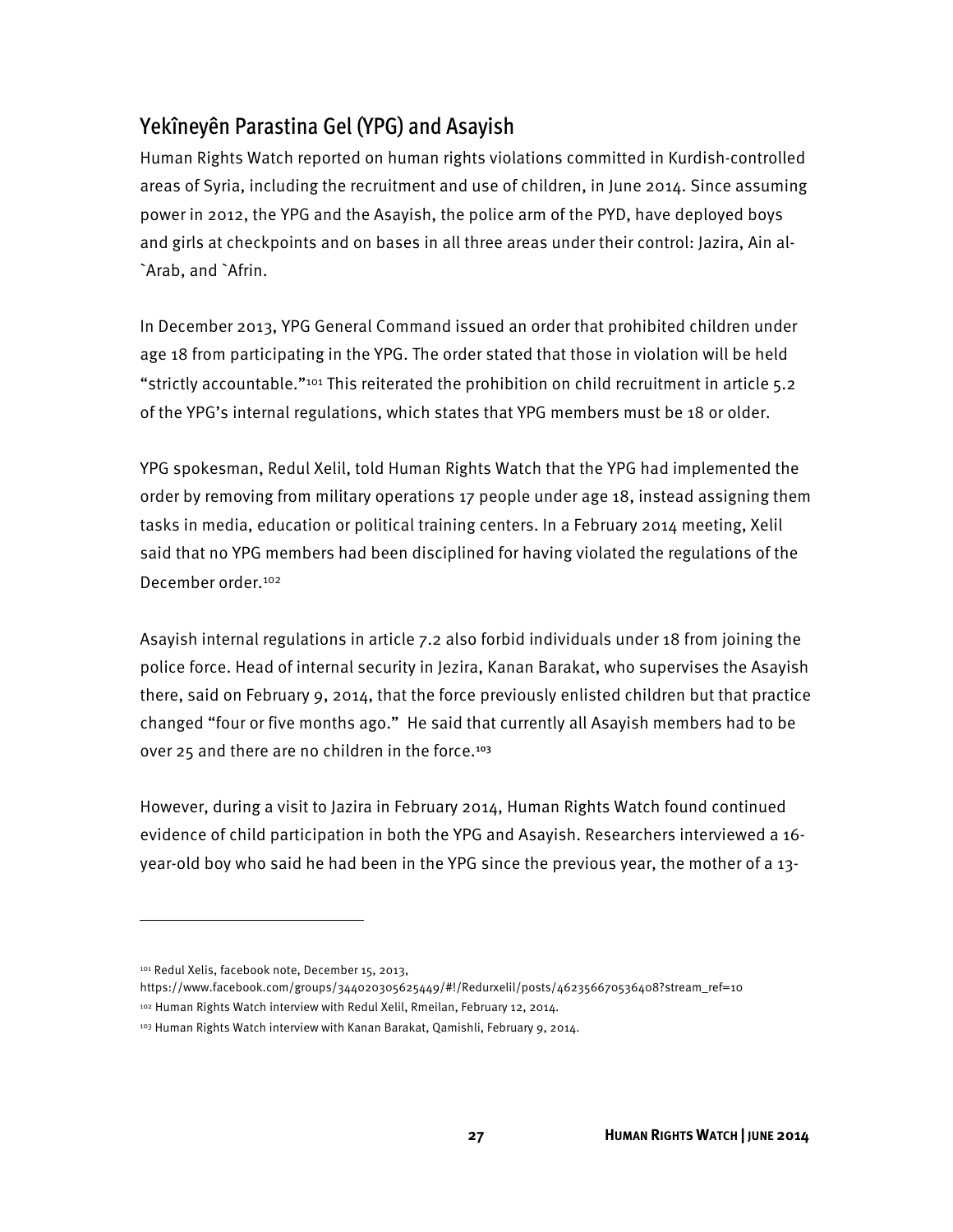year-old boy who joined in December 2013, and the brother of a 17-year-old who joined in January 2014.

The 16 year old, Arhat, told Human Rights Watch he joined at age 15 after going to YPG meetings at local youth centers, where YPG members spoke to him and other children. "They would talk to us about the Kurdish situation and explain the importance of defending the [Kurdish] nation," he said. "It is our choice to join. … My mom and dad were against it and said no but I wanted to."<sup>104</sup>

Arhat said he went to a YPG base to register with his real name and age, and the YPG allowed him to join. He received weapons training and has since worked at checkpoints, and been sent to places where there have been explosions to conduct investigations after the fact. "In the morning I go to school and then I go to serve," he said.

A woman in Qamishli said her 13-year-old son had joined the YPG in December 2013 without her knowledge after spending time at a PYD youth center.<sup>105</sup> A Kurdish man from Amuda said his 17-year-old brother had joined the YPG in January 2014. The man said his brother had left home without informing the family of his intentions:

He disappeared and for three days my parents searched for him everywhere, including police stations and security branches, but they didn't find him. On the fourth day a YPG official, not high ranking, came to my parent's house and told them that he had joined the YPG.<sup>106</sup>

Human Rights Watch also spoke to two girls, both aged 17, who were armed and guarding Asayish checkpoints in Malikiyah and near the Semelka (Faysh Khabour)border crossing with KRG. The Faysh Khabour guard said she had worked with the Asayish for more than two years.

**.** 

<sup>104</sup> Human Rights Watch interview, name and place withheld, February 12, 2014.

<sup>105</sup> Human Rights Watch interview, name withheld, Qamishli February 12, 2014.

<sup>106</sup> Human Rights Watch telephone interview, name withheld, March 21, 2014.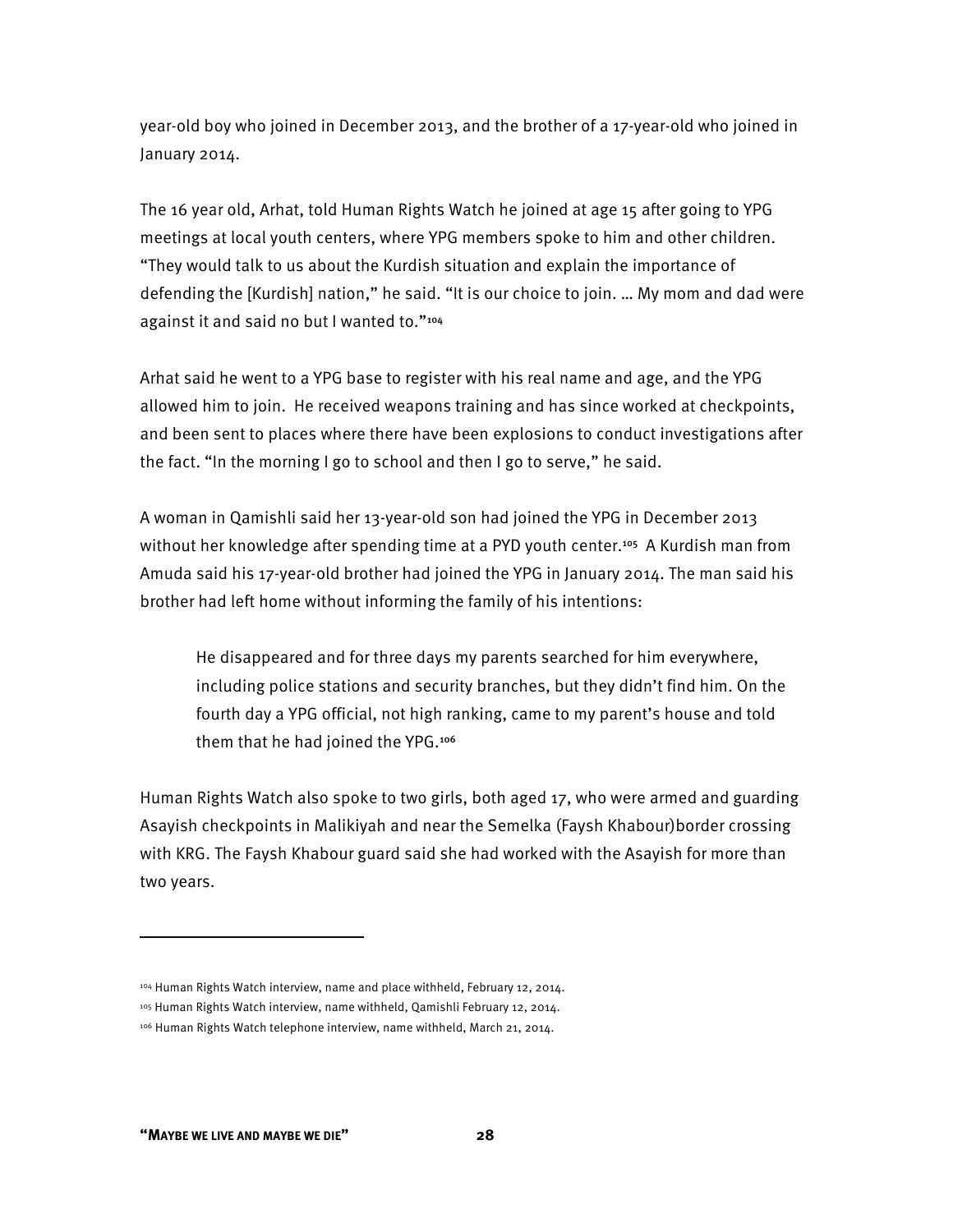## **International Legal Standards**

International humanitarian law (the laws of war) and human rights law prohibit the recruitment and use of children as soldiers. The Second Additional Protocol to the Geneva Conventions of 1949 (Protocol II), which applies during non-international armed conflicts, prohibits states and non-state armed groups from recruiting or using children under the age of 15 in armed conflict. While Syria is not a party to Protocol II, the prohibition on the recruitment and use of children below the age of 15 is now considered customary international law, and is binding on all parties to armed conflict.

In 2000, the UN adopted the Optional Protocol to the Convention on the Rights of the Child on the involvement of children in armed conflict (the "Optional Protocol"). 107The Optional Protocol, to which Syria is a party, raised the standards set in the Convention on the Rights of the Child by establishing 18 as the minimum age for any conscription or forced recruitment or direct participation in hostilities. Article  $4$  bans  $\frac{any}{}$  recruitment or use of children under 18 by non-state armed groups:"[A]rmed groups that are distinct from the armed forces of a state should not, under any circumstances, recruit or use in hostilities persons under the age of eighteen."108

The protocol also places obligations on governments to "take all feasible measures to prevent such recruitment and use, including the adoption of legal measures necessary to prohibit and criminalize such practices."109

Individuals who commit serious violations of international humanitarian law with criminal intent are responsible for war crimes. Under customary international humanitarian law and

<sup>107</sup> Optional Protocol to the Convention on the Rights of the Child on the involvement of children in armed conflict, adopted May 25, 2000, G.A. Res. 54/263, Annex I, 54 U.N. GAOR Supp. (No. 49) at 7, U.N. Doc. A/54/49, Vol. III (2000), entered into force February 12, 2002. The protocol has been ratified by 155 states.

<sup>108</sup> Ibid.

<sup>109</sup> Optional Protocol to the Convention on the Rights of the Child on the involvement of children in armed conflict, adopted May 25, 2000, G.A. Res. 54/263, Annex I, 54 U.N. GAOR Supp. (No. 49) at 7, U.N. Doc. A/54/49, Vol. III (2000), entered into force February 12, 2002. The protocol has been ratified by 155 states.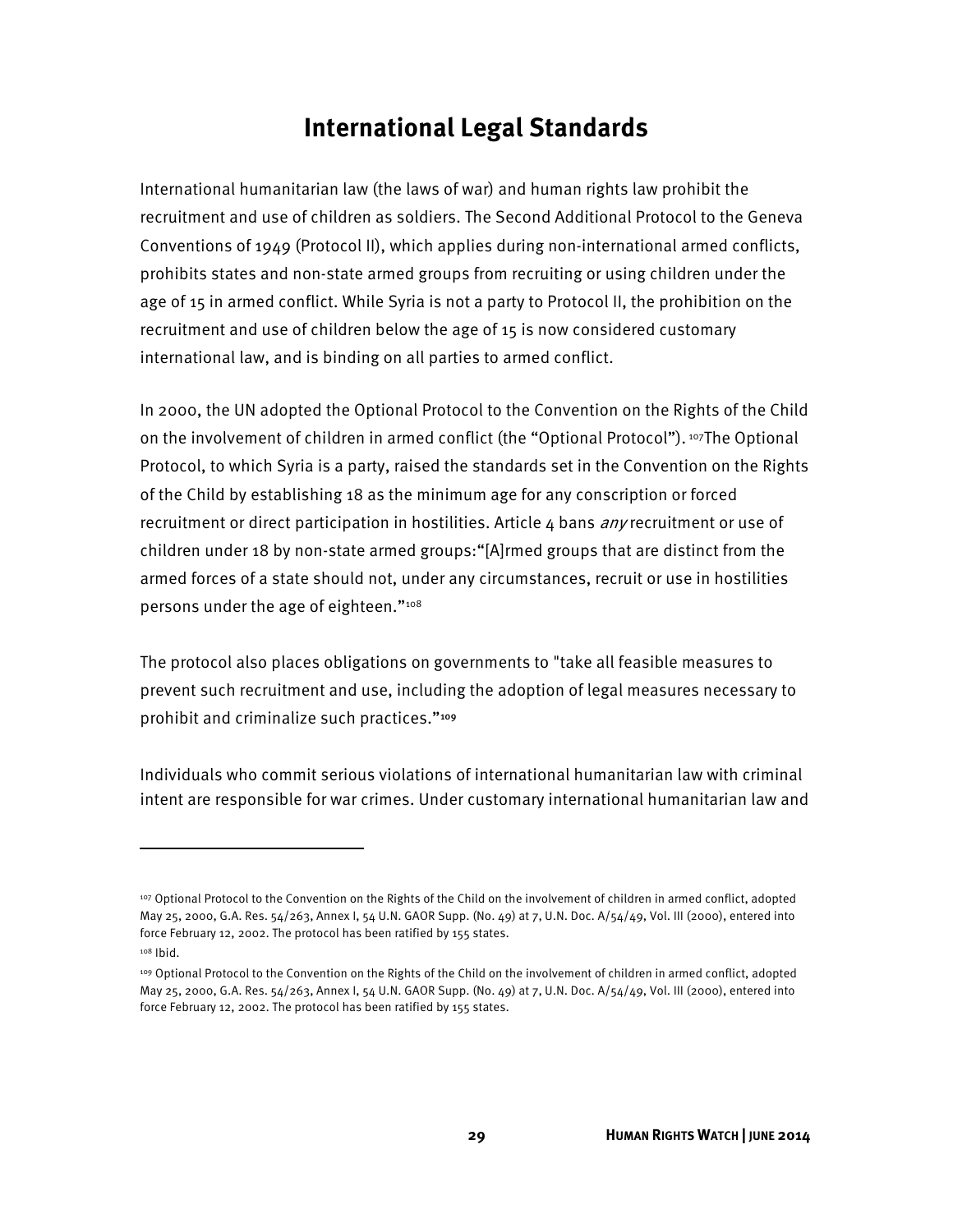the Rome Statute of the International Criminal Court (ICC), it is a war crime for members of armed forces or non-state armed groups to conscript or enlist children under 15, or to use them to participate actively in hostilities.<sup>110</sup> The ICC statute clarifies that individual criminal liability also extends beyond the use of children as armed combatants. Under the ICC, the war crime of recruiting or using child soldiers:

Cover[s] both direct participation in combat and also active participation in military activities linked to combat such as scouting, spying, sabotage and the use of children as decoys, couriers or at military checkpoints. … [U]se of children in a direct support function such as acting as bearers to take supplies to the front line, or activities at the front line itself, would be included.<sup>111</sup>

Prior to Syria's ratification of the Optional Protocol in October 2003, it adopted measures to comply with the treaty. On June 30, 2013, the government enacted Law No. 11 of 2013, which criminalized all forms of recruitment and the use of children under the age of 18 by armed forces and non-state armed groups, including taking part in direct combat, carrying and transporting weapons or equipment or ammunition, planting explosions, standing at checkpoints or carrying out surveillance or reconnaissance, acting as a distraction or human shield or assisting or serving the perpetrators in any way or form.<sup>112</sup>

<sup>&</sup>lt;sup>110</sup> Jean-Marie Henckaerts and Louise Doswald-Beck, eds., Customary International Humanitarian Law (Cambridge: International Committee of the Red Cross (ICRC ) and Cambridge University Press, 2005), rules 136 and 156; Rome Statute of the International Criminal Court, adopted July 17, 1998 U.N. Doc.A/CONF.183/9 (1998), entered into force July 1, 2002, arts.  $8(2)(b)(xxv)$  and  $8(2)(e)(vi)$ .

<sup>111</sup> Michael Cottier, in Commentary on the Rome Statute of the International Criminal Court: Observers' Notes, Article by Article, Otto Triffterer, ed., (Baden-Baden: Nomos Verlagsgesellschaft (2nd ed.), 2008, p. 471.

<sup>112</sup> H. Sabbagh, "President al-Assad issues law on penalties for involving children in combat activities," Syrian Arab News Agency (SANA), June 30, 2013, http://sana.sy/eng/21/2013/06/30/490101.htm (accessed April 25, 2014).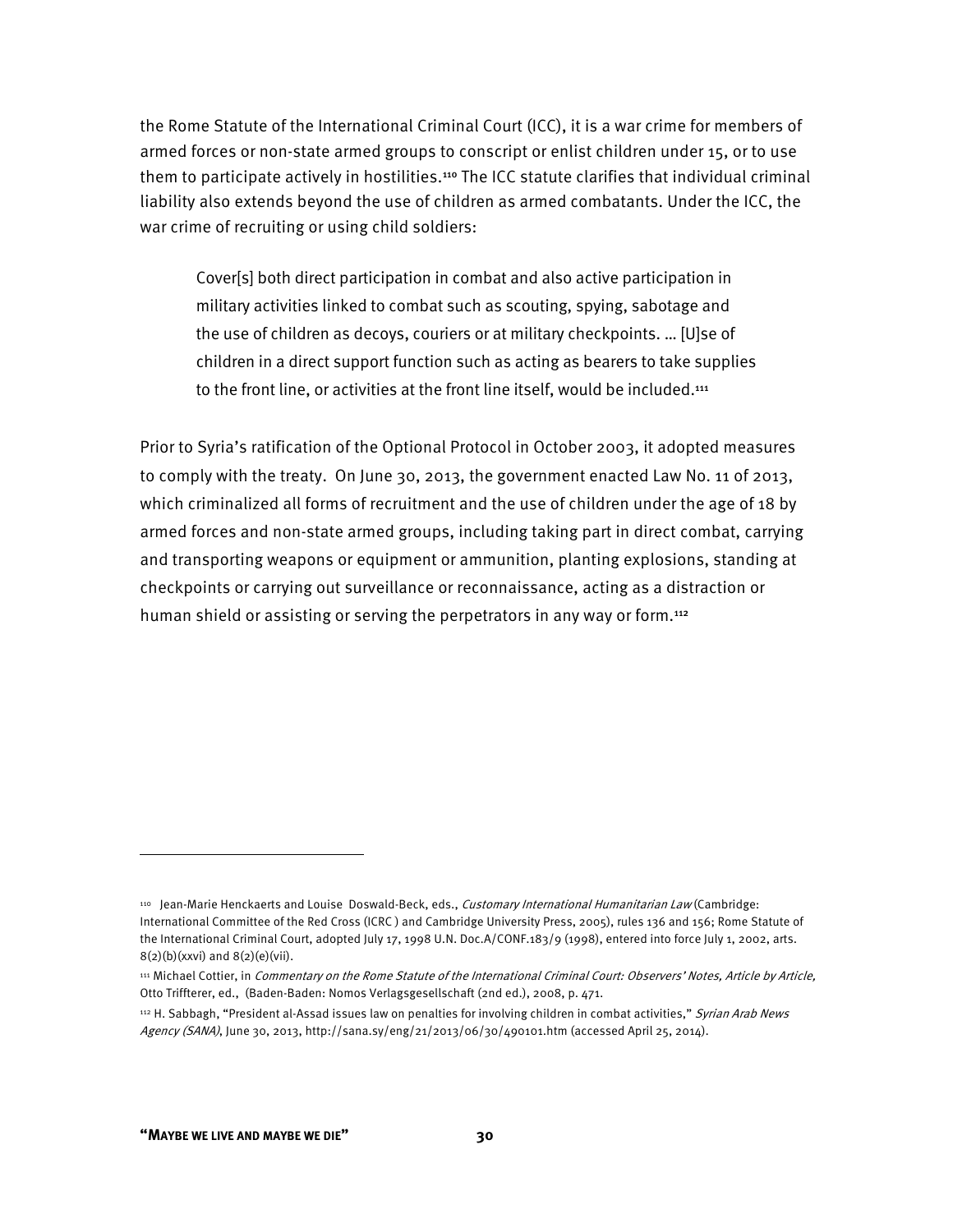## **Acknowledgments**

This report was researched and written by Priyanka Motaparthy, researcher in the Children's Rights Division of Human Rights Watch. Zama Coursen-Neff, director of the Children's Rights Division, contributed to the research and edited the report. A.A., a consultant, provided valuable research assistance in Syria and Turkey. Fred Abrahams, special advisor, and Lama Fakih, Syria and Lebanon researcher, researched and wrote the material on child participation in Kurdish armed groups and police forces. The report was reviewed by Jo Becker in the Children's Rights Division and Nadim Houry and Lama Fakih in the Middle East and North Africa Division. James Ross, legal and policy director, provided legal review. Danielle Haas, senior editor, provided program review. Diana Semaan, research assistant in the Middle East and North Africa division and interns in the division provided valuable research assistance.

Production and coordination was provided by Beneva Davies, associate in the Children's Rights Division. Grace Choi, publications director, Kathy Mills, publications specialist, and Fitzroy Hepkins, administrative manager, prepared the report for publication.

We wish to thank the children and adults who shared their stories with us, as well as the Syrians who helped us with our research.